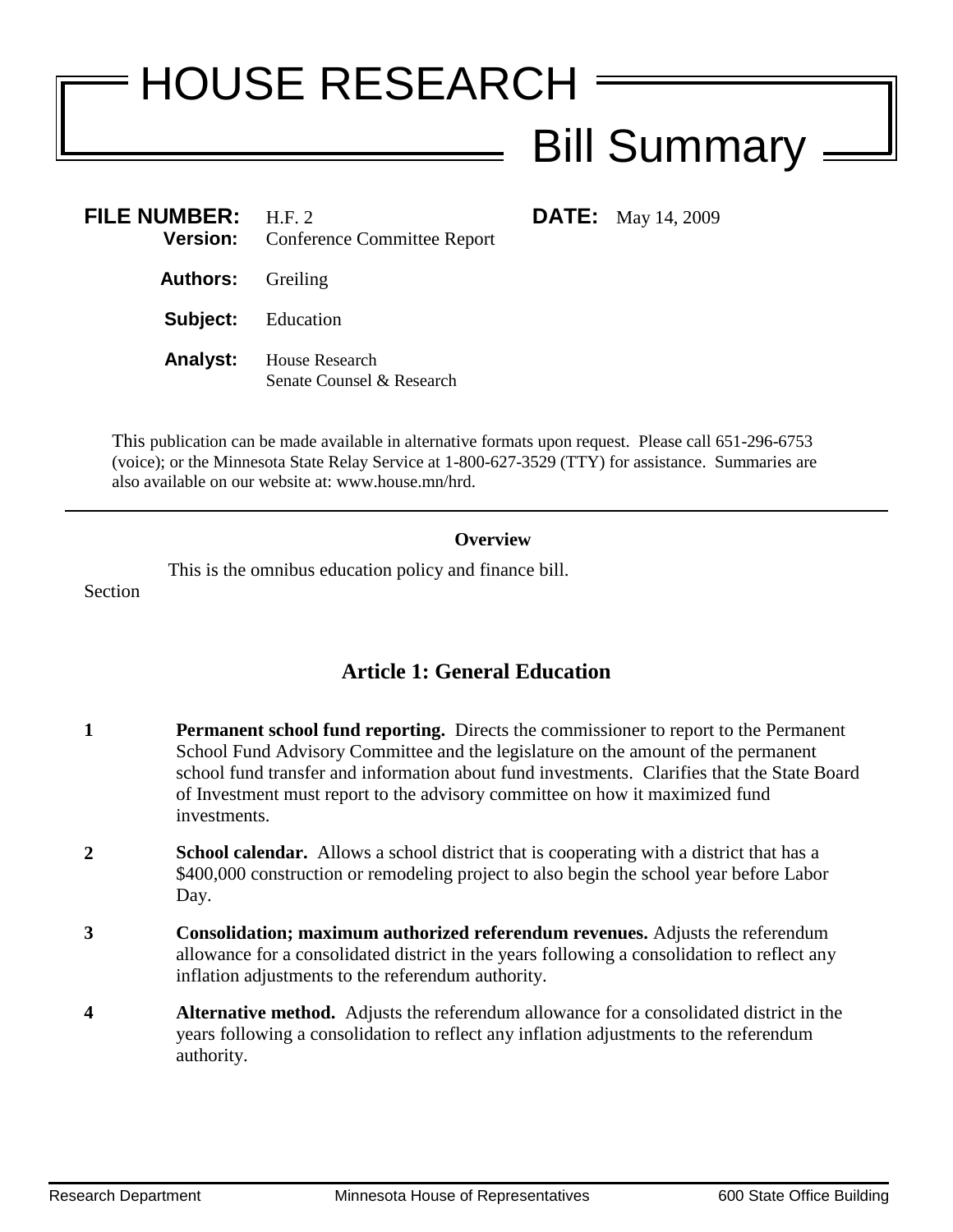- 
- 
- **5 Wind energy conversion system.** Authorizes a school board, individually or as a member of a joint powers board, to become a partner, member, or shareholder in a company that is formed for the sole purpose of constructing, acquiring, owning, or financing a wind energy
- **6 Statement for comparison and correction.** Changes from January 15 to February 15 the date by which the commissioner must convert audited financial data into a consolidated financial statement format that is published on the Minnesota Department of Education Web site.

conversion system. Prohibits a school board from selling, transmitting or distributing

- **7 Failure to limit expenditures.** Changes from January 15 to February 15 the deadline for reporting school districts in statutory operating debt to the legislature.
- **8 Nonresident tuition rate; other costs.** To avoid billing confusion, excludes compensatory revenue from tuition billing calculations for cooperatives.
- **9 Foreign exchange pupils.** Clarifies that school district**s** may count as resident pupils only those foreign exchange students enrolled in a district under a cultural exchange program registered with the Secretary of State's office.
- **10 Sparsity revenue for school districts that close a facility.** Authorizes a school district that closes a school facility to receive the greater of its sparsity revenue computed under current law or the amount of sparsity revenue it received in the previous year.
- **11 Basic alternative teacher compensation aid.** Clarifies the portion of basic alternative teacher compensation revenue that comes from state aid. Sets aid percentage at 73.1 percent of basic alternative teacher compensation revenue for fiscal years through 2009 and at 65 percent of basic alternative teacher compensation revenue for fiscal years 2010 and later.

Makes this section immediately effective.

electrical energy at retail.

- **12 Building allocation.** Allows the Minnesota Department of Education to pay compensatory revenue directly to cooperatives.
- **13 Separate accounts.** Directs cooperative units to maintain separate accounts for basic skills revenue.
- **14 Referendum revenue.** Removes the authority for the voters to file a petition to require the school board to hold an election to approve or revoke referendum revenue authority.
- **15 Lease purchase; installment buys.** Clarifies the eligibility for the building lease levy for districts with integration revenue plans by adding cross references. Modifies language to be consistent with the current desegregation rule.
- **16 Retired employee health benefits.** Clarifies the existing levy authority for certain retiree health benefits to reflect the 2008 changes. Creates a new levy for school districts to fund the annual costs associated with OPEB expenses. Requires a school district to: create an actuarial liability to pay for the benefits; eliminate the postemployment benefits from the current collective bargaining agreement; and apply for the levy authority in the form and manner established by the commissioner of education. Limits the total amount of the annual levy to not more than \$9.242 million for taxes payable in 2010, \$29.863 million for taxes payable in 2011 and an amount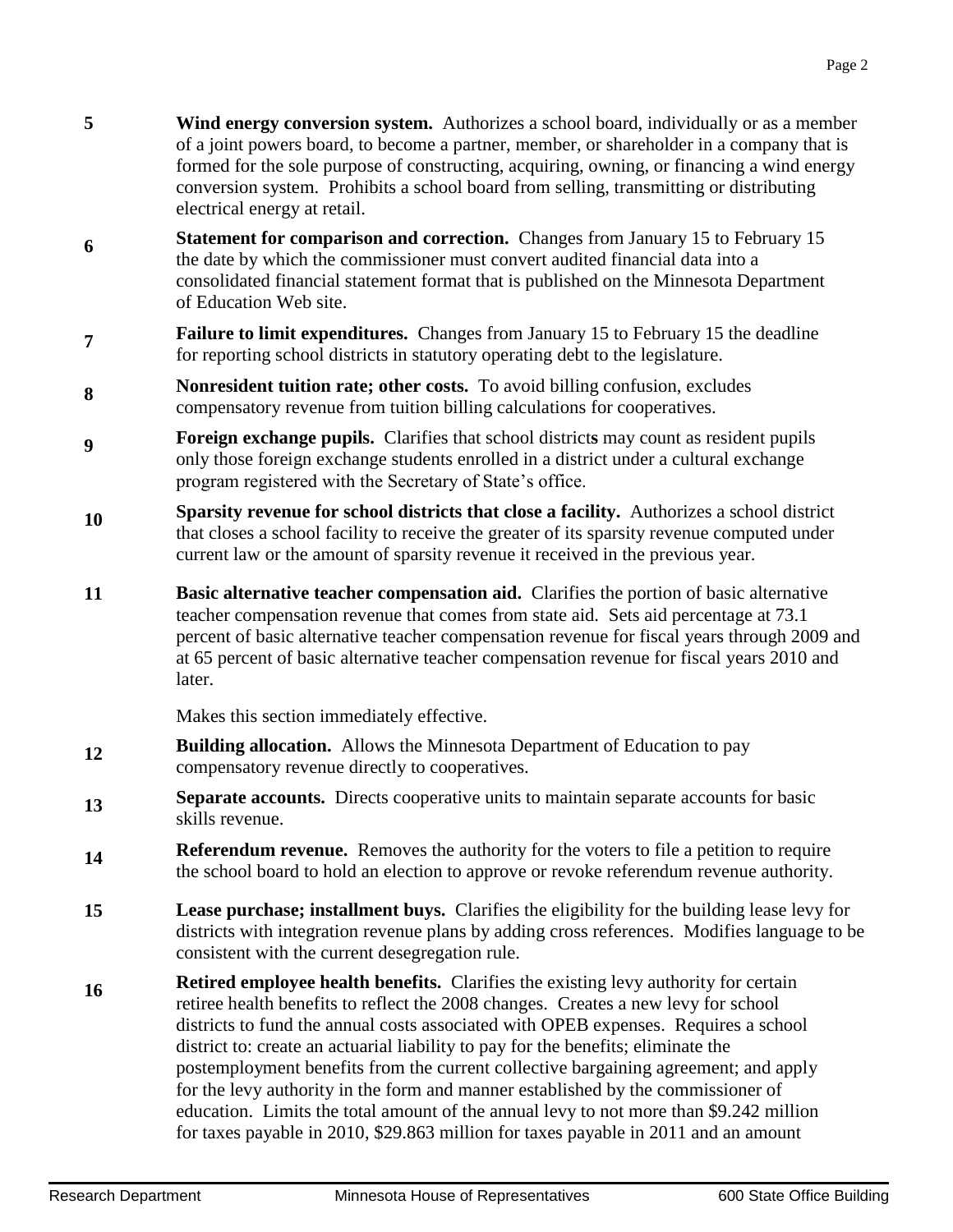equal to the previous year's levy plus \$14 million for taxes payable in 2012 and later.

- **17 Safe schools levy.** Modifies the maintenance of effort requirement for school districts that make a safe schools levy. Current law requires districts to maintain at least the same level of spending for licensed school counselors, licensed school nurses, licensed school social workers, licensed school psychologists, and licensed alcohol and chemical dependency counselors. This section allows the maintenance of effort to be calculated on either a full-time employee basis or a total dollar basis.
- **18 Alternative attendance programs.** To avoid billing confusion, excludes compensatory revenue from tuition billing calculations for cooperatives.
- **19 Approval by electors; exception.** Limits the exception from voter approval for OPEB bonds to municipalities other than school districts (this means that a school district may still create an OPEB trust and fund it with bond proceeds, but only after an election to approve the sale of the bonds).

Makes the section effective for bonds sold after October 1, 2009.

- **20 St. Louis County school closing.** Authorizes Independent School District No. 2142, St. Louis County, to receive sparsity revenue under section 10 regardless of the date when the school board adopts its resolution as required by that section.
- **21 General education revenue; federal funds replacement.** Allocates \$500 million of federal funds from the fiscal stabilization account to school districts to replace the same amount of state aid.
- **22 Fiscal stabilization account.** Creates a fiscal stabilization account in the state treasury to hold the federal stimulus money.
- **23 Equalizing factors.** Requires the commissioner to update each equalizing factor based up on the referendum market value per actual pupil unit established under Minnesota Statutes, chapter 126C and specifies how the commissioner must make the calculation.
- **24 Appropriations; general fund.** Appropriates state general fund money for general education aid, enrollment options transportation, abatements, consolidation programs, nonpublic pupil aids, nonpublic pupil transportation aids; compensatory revenue pilot projects, and for the Angle Inlet, Rushford-Peterson, and Lancaster schools.
- **25 Appropriations; federal funds.** Appropriates the K-12 share of the federal stimulus funds from the federal fund account to the commissioner of education.

# **Article 2: Education Excellence**

- **1 Access to student records; school conferences.** (a) Allows a child's parent or guardian to designate a "significant individual" to participate in a school conference involving that child. Requires the parent or guardian to give prior written consent to allow the individual to participate in the conference and have access to data on the child that is needed for and relevant to the conference. Allows the parent or guardian to withdraw consent in writing at any time.
	- (b) Allows a school to accept a suggested form included in this paragraph or another form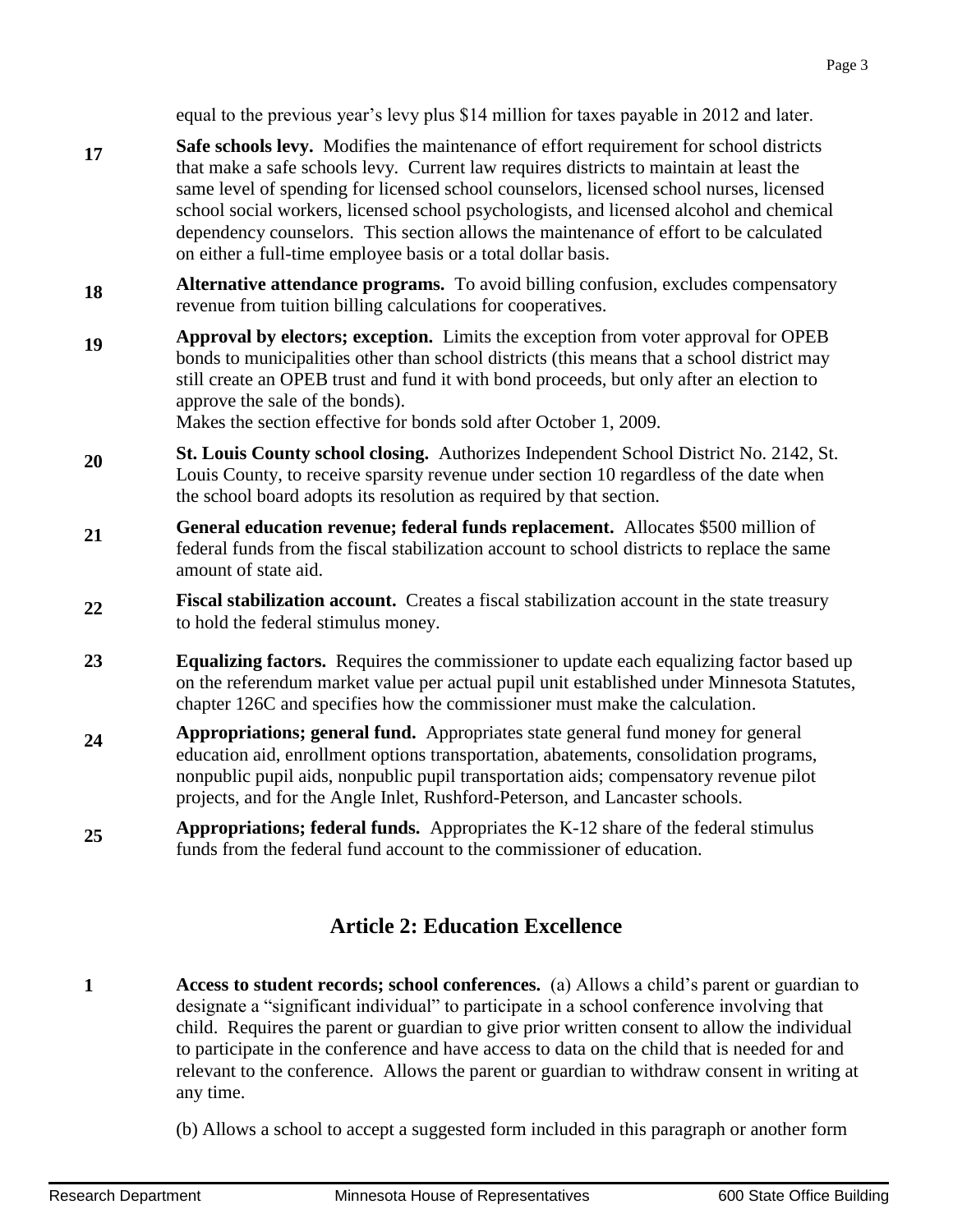for purposes of providing consent under this section.

- **2 Legitimate exemptions.** Allows a student to be excused from school for mental health reasons with a note from a mental health professional.
- **3 Educational expectations for Minnesota's students.** Ties course credits to state and local academic standards. Strikes obsolete language distinguishing between those students who are required to pass the state basic skills tests and those who must pass the MCA-IIs. Requires Minnesota students to successfully pass state graduation exams. Makes this section effective August 1, 2012, and applicable to  $9<sup>th</sup>$  grade students beginning in the 2012-2013 school year and later.
- **4 Elective standards.** Establishes world language proficiency certificates. Permits all Minnesota schools to awards Minnesota World Language Proficiency Certificates or Minnesota World Language Proficiency High Achievement Certificates. Outlines the requirements a student must achieve to receive a World Language Proficiency Certificate. Outlines the requirements a student must achieve to receive a World Language Proficiency High Achievement Certificate.
- **5 Revisions and reviews required.** Requires grades 3 through 8 and 11 math assessments to be aligned with state math standards consistent with a statutory alignment schedule.

Makes this section effective immediately.

**6 Report.** Requires local school boards to publish a summary instead of full report on student achievement goals and local assessment data. Eliminates certain reporting requirements.

#### **7 Definitions.**

 **Subd. 1. Definitions.** Makes the definitions in this section applicable to the statutory chapter on educational accountability.

 **Subd. 2. Growth.** Defines growth as the difference in a student's achievement score at two or more points in time.

 **Subd. 3. Value-added.** Defines value-added as the amount of achievement a student demonstrates above an established baseline.

 **Subd. 4. Value-added growth.** Defines value-added growth in the context of a student's growth score. Declares that value-added growth models use student-level data to measure what portion of a student's growth can be attributed to the education environment.

 **Subd. 5. Adequate yearly progress.** Defines adequate yearly progress based on the number of student subgroups under the federal No Child Left Behind Act in a public school or district that, based on state assessments and performance adjustments, meet or exceed federal expectations. Lists student attendance, graduation, and test participation rates as additional federal requirements.

 **Subd. 6. State growth target.** (a) Defines state growth target as the average twoyear assessment scores for students with similar one-year assessment scores.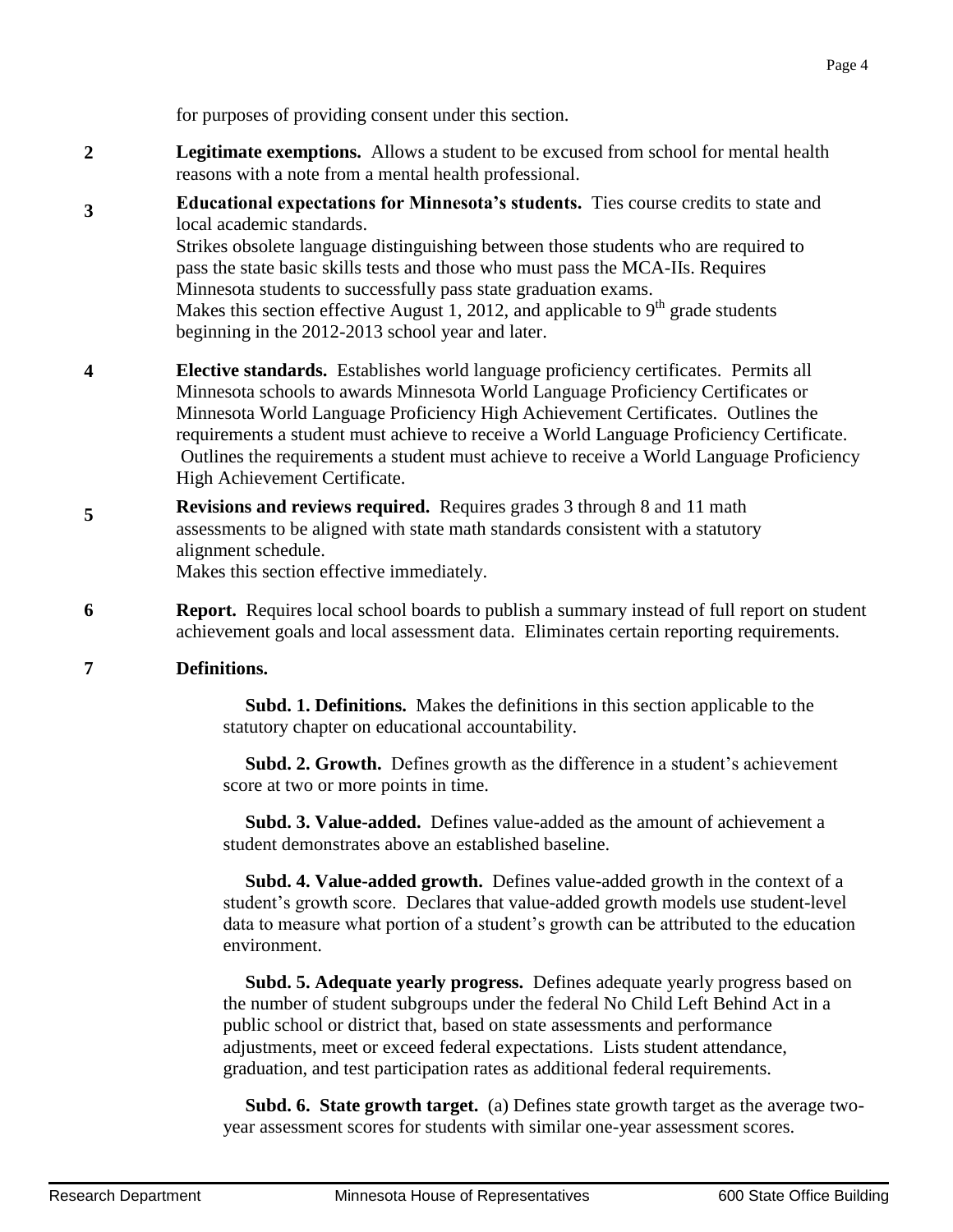(b) Lists which school years serve as benchmarks for particular grades in establishing state growth targets, which remain in effect until the assessment scale changes. (c) Directs a stakeholders' group that includes assessments experts to recommend a new state growth target for the commissioner to consider when revising the state's academic standards.

 **Subd. 7. Low growth.** Defines low growth as an assessment score that is one-half standard deviation below the state growth target.

 **Subd. 8. Medium growth.** Defines medium growth as an assessment score that is within one-half standard deviation above or below the state growth target.

 **Subd. 9. High growth.** Defines high growth as an assessment score that is onehalf standard deviation above the state growth target.

 **Subd. 10. Proficiency.** Defines proficiency for purposes of reporting student growth on the school performance report cards as those students who in the preceding school year scored at or above "meets standards" on the statewide assessments. Describes how student growth and proficiency information is displayed on the school report card.

 **Subd. 11. Growth and progress toward proficiency.** Uses the categories of low, medium, and high growth to indicate both student growth and progress toward proficiency.

Makes this section effective immediately.

#### **8 Statewide testing and reporting system.**

 **Subd. 1. Statewide testing.** (a) Aligns high school tests with required academic standards. Strikes the requirement for constructed response questions. Makes GRAD tests applicable in 2012-2013 to those few students who have not passed the Minnesota basic skills tests.

(b) Requires the state assessment system to be aligned to state academic standards. Provides a timeline for aligning mathematics, science, and language arts and reading standards and assessments.

(d) Allows students enrolled in grade 8 in any school year between the 2005-2006 and 2009-2010 school year who do not pass the math graduation-required assessment for diploma (GRAD) to receive a diploma with a passing state notation if they satisfactorily complete all coursework and credits required for graduation and participate in academic remediation and up to two re-test attempts. Allows a school board to include a notation of high achievement on students' high school diplomas indicating exemplary academic achievement during high school based on boardestablished criteria.

(f) Strikes language no longer applicable in the context of testing students with disabilities or limited English proficiency.

 **Subd. 1a. Statewide and local assessments; results.** (a) For purposes of federal accountability requirements, directs the commissioner to develop reading and math assessments for grades 3 through 8, state-developed high school reading and math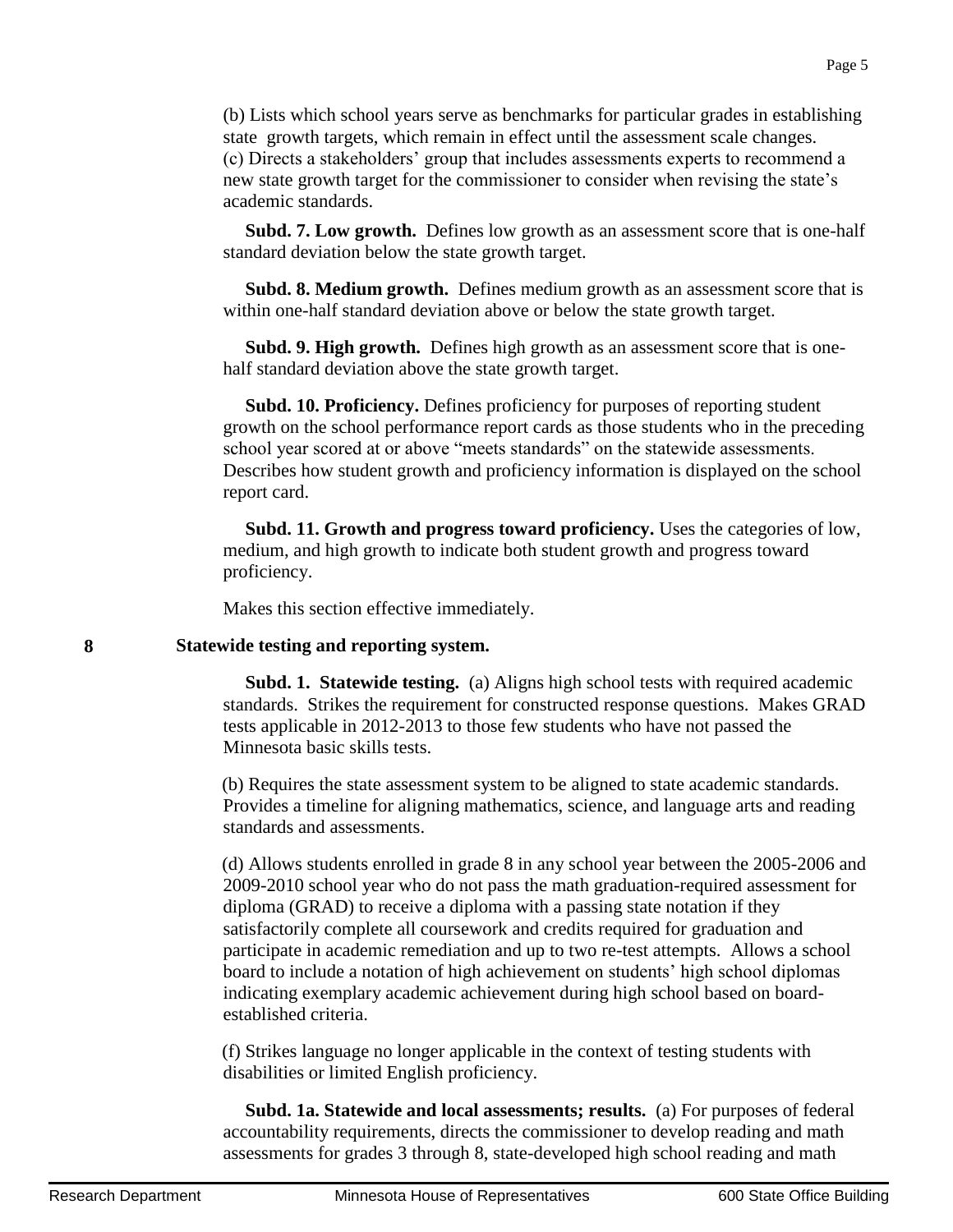tests aligned with state standards, and science assessments. Prohibits the commissioner from requiring students to achieve a passing score on high school science assessments in order to graduate.

(c) Requires assessment results to include a value-added growth indicator of student achievement.

(e) Requires schools, school districts, and charter schools to administer statewide assessments to evaluate student proficiency in the context of the state's grade-level academic standards.

Makes the temporary alternative to the state's reading and math GRAD tests applicable in the 2009-2010 through 2013-2014 school years. Makes the statutory timeline for aligning assessments to standards effective July 1, 2010, and the legislature specifically authorizes the number, subject area, grade level, and consequence of a high school math assessment. Causes the  $11<sup>th</sup>$  grade math GRAD to remain in effect if the legislature does not act by July 1, 2010.

- **9 Educational accountability and public reporting.** Requires Minnesota's educational accountability and reporting system to promote greater academic achievement and preparation for higher academic education, the world of work, citizenship, and the arts.
- **10 Educational accountability.** Requires the Office of Educational Accountability to annually report growth-based value-added data and other data.
- **11 Statistical adjustments; student performance data.** Distinguishes student performance and growth data.

#### **12 Student academic achievement and growth.**

 **Subd. 1. School and student indicators of growth and achievement.** Requires the statewide educational accountability and reporting system to measure and separately report the adequate yearly progress of schools and the academic growth of individual students. Requires the system to include statewide measures of high and low student academic growth. Strikes obsolete language.

 **Subd. 2. Federal expectations for student academic achievement.** (a) Requires school districts to annually determine whether schools meet federal expectations for student achievement.

 **Subd. 3. State growth target; other state measures.** (a) Requires the state's educational assessment system to measure individual students' educational growth.

(b) Directs the commissioner, in consultation with assessment and evaluation experts and other stakeholders, to implement an assessment model that uses a value-added growth indicator and includes criteria for identifying schools with medium and high growth, and to recommend other value-added measures. Allows this model to be used to advance educators' professional development and replicate programs that meet students' diverse learning needs. Declares that data on individual teachers generated under this model are protected personnel data. Requires the model to allow users to report student growth and report and compare aggregated and disaggregated state growth data using the nine student categories under the federal No Child Left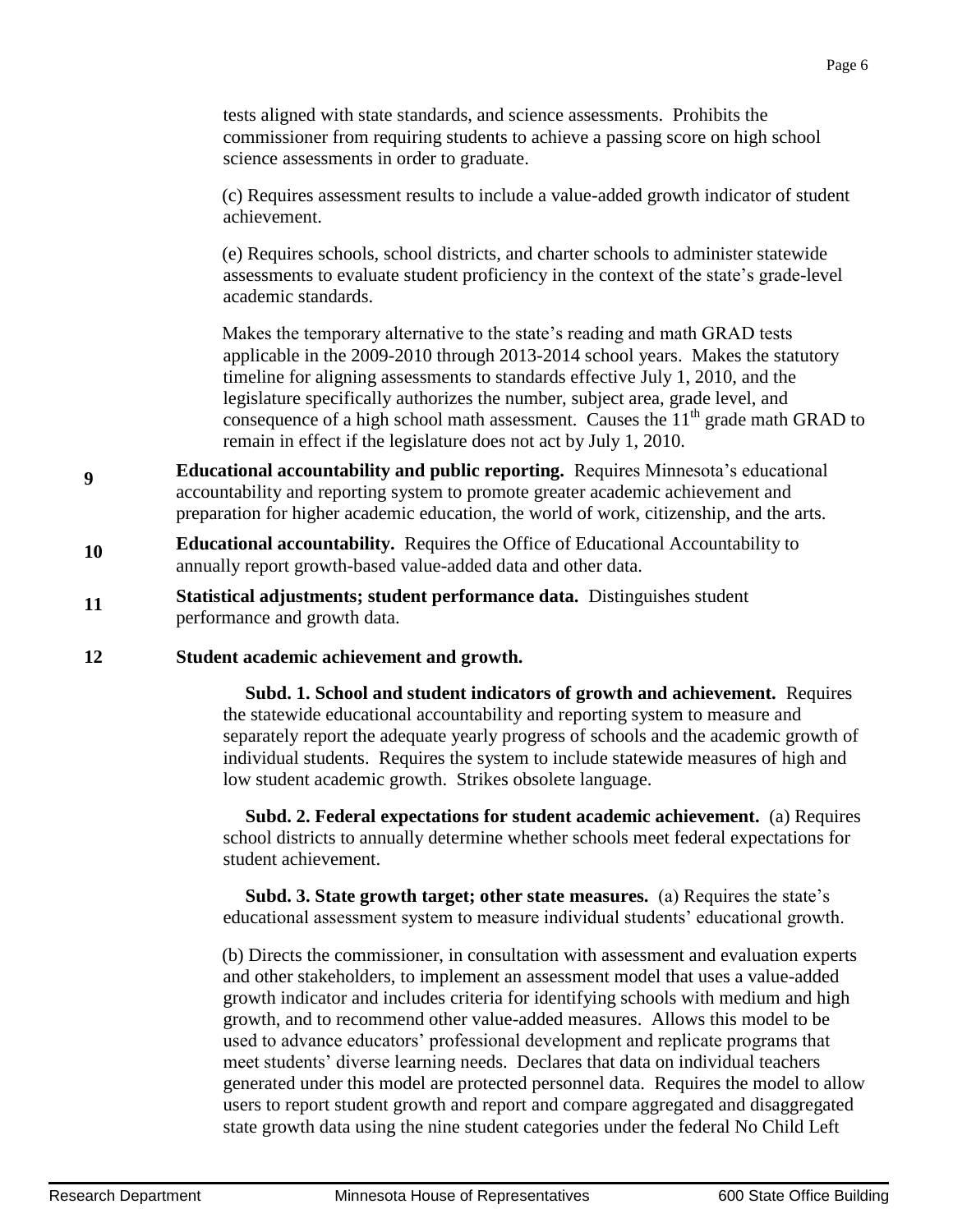Page 7

Behind Act and gender, consistent with nonpublic data laws.

Directs the commissioner to report separate measures of student growth and proficiency.

(c) Directs the commissioner to annually report, beginning July 1, 2011, two core measures indicating the extent to which students are completing (1) course work important to preparing them for postsecondary academic and career opportunities and (2) rigorous courses of study such as advanced placement, international baccalaureate or post secondary enrollment options or industry certification courses or programs. Requires the commissioner to report these measures also in the context of the nine student categories under the federal No Child Left Behind Act and gender, consistent with nonpublic data laws.

(d) Directs the commissioner to annually report, beginning July 1, 2014, summary data on school safety and students' engagement and connection at school. Declares that the summary data under this paragraph are separate from and must not be used to measure or evaluate the performance of classroom teachers. Directs the commissioner, in consultation with qualified experts and classroom teachers, to identify highly reliable variables that generate the summary data, which may be used at the school, school district, and state levels only. Declares that data on individuals used to generate the summary data are nonpublic data.

 **Subd. 4. Improving schools.** Directs the commissioner to annually report to the public and the legislature, beginning June 30, 2012, the organizational and curricular practices implemented by schools that demonstrate medium and high student growth.

For effective dates, directs the commissioner to implement an assessment model that uses a value-added growth indicator beginning in the 2008-2009 school year. Directs the commissioner to report on two separate student course-taking measures beginning in the 2010-2011 school year. Directs the commissioner to collect summary data on school safety and students' engagement and connection at school beginning in the 2012-2013 school year and to annually report the data beginning July 1, 2013, consistent with advice from qualified experts and classroom teachers. Directs the commissioner to annually report the organizational and curricular practices implemented by schools that demonstrate medium and high student growth beginning in the 2011-2012 school year.

#### **School accountability; appeals process.**

 **Subd. 1. School performance report cards.** (a) Directs the commissioner to report student academic achievement in the context of federal expectations, the percentages of students showing low, medium, and high growth, school safety and student engagement and connection, rigorous coursework, student-to-teacher ratios, staff characteristics excluding salaries, student enrollment demographics, district mobility, and extracurricular activities.

 **Subd. 2. Adequate yearly progress and other data.** Declares that all data the department uses to determine adequate yearly progress status, set state growth targets, and determine student growth are nonpublic data until after appeals conclude. Directs the department to annually post federal adequate yearly progress data and state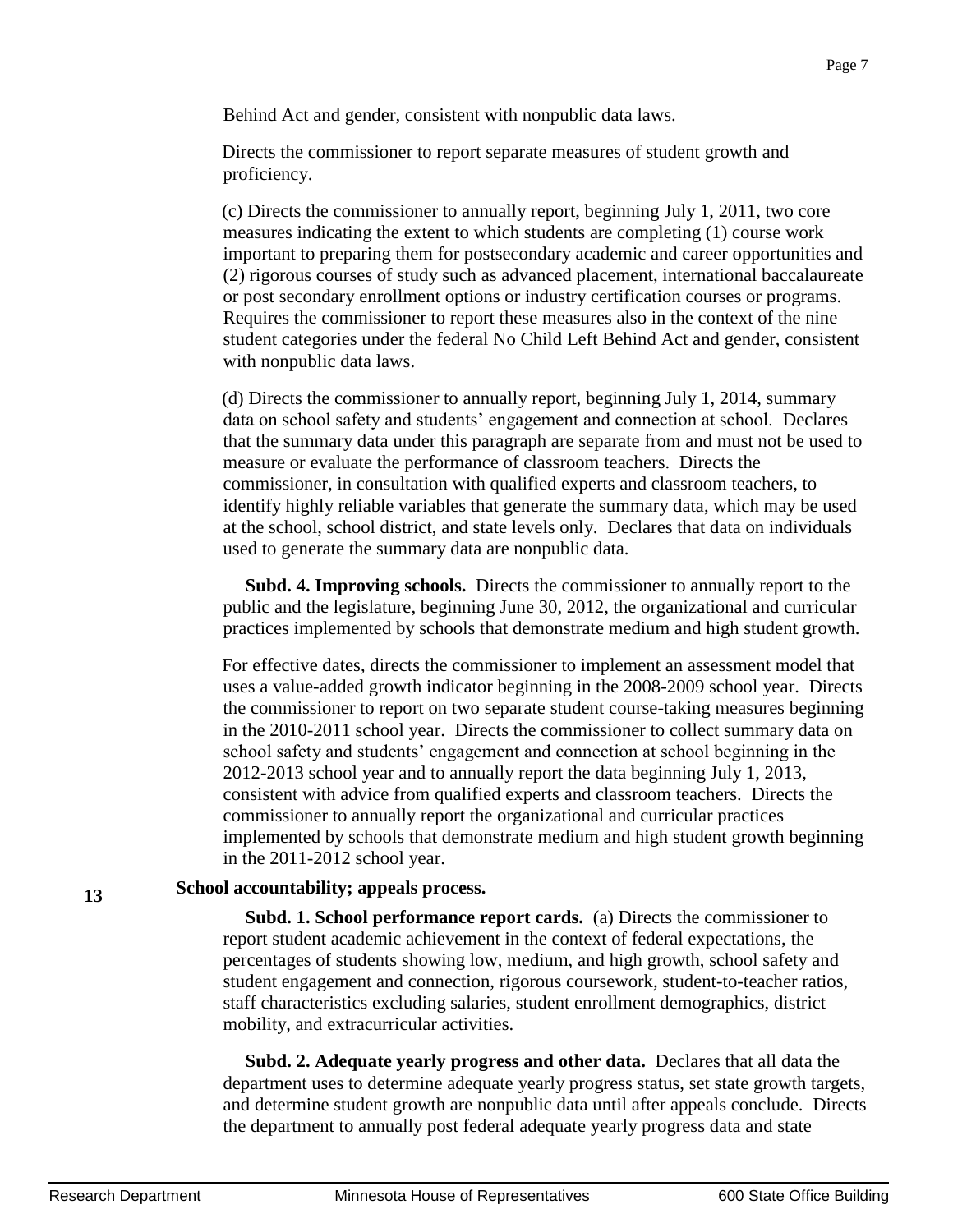student growth data to its public Web site.

Makes this section effective immediately.

**Comprehensive, scientifically-based reading instruction.** (a) Clarifies what a comprehensive, scientifically-based reading instruction program includes. (b) Defines fluency as the ability of students to read text with speed, accuracy, and proper expression. (c) Defines phonemic awareness as the ability to notice, think about, and manipulate individual sounds. (d) Defines phonics as teaching beginning readers explicitly and systematically to understand how letters are linked to sounds to form letter-sound correspondences, to recognize spelling patterns, and to apply this knowledge to their reading. (e) Defines reading comprehension as teaching comprehension skills explicitly by demonstrating, explaining, modeling, and implementing specific cognitive strategies to help beginning readers derive meaning by intentional, problem-solving thinking processes. (f) Defines vocabulary development as teaching vocabulary both directly and indirectly, with repetition and multiple exposures to vocabulary items. Makes this section effective the day following final enactment. **15 Eligibility; board composition.** Clarifies that the six teachers who are members of the state Board of Teaching must be currently teaching or teaching at the time they were appointed and do not qualify under other clauses of this subdivision. **16 Vacant position.** Excepts a teacher who retires from teaching while serving as a Board of Teaching member from having that teacher's position on the board declared vacant. **17 Licensure and rules.** Includes as part of the Board of Teaching's licensure exams an assessment of reading instruction for teacher licensure prekindergarten and elementary school candidates. **18 Commissioner's assistance; board money.** Eliminates a cross reference relating to the requirements for assessment professionals that is repealed.

**19 Reading strategies.** Makes an additional requirement on all colleges and universities approved by the Board of Teaching to prepare licensure candidate for the Minnesota reading instruction competence assessment.

Makes this section effective the day following final enactment.

**20 Expiration and renewal.** (b) Allows educators applying to renew their licenses to present to their local licensing committees evidence of work that demonstrates professional reflection and growth in best teaching practices. Requires applicants to include a reflective statement of professional accomplishment and the applicants' own assessment of professional growth that shows evidence of (1) support for student learning, (2) use of best practices, (3) collaborative work with colleagues, and (4) continual professional development. Directs the board of teaching to ensure that its teacher relicensing requirements include the substance of this paragraph.

Makes this section applicable to licensees seeking relicensure beginning July 1, 2012.

**21 Mentoring for probationary teachers.** Allows school districts to have trained observers serve as mentors or coaches and to have probationary teachers participate in professional learning communities as part of the district's peer review process for probationary teachers.

**14**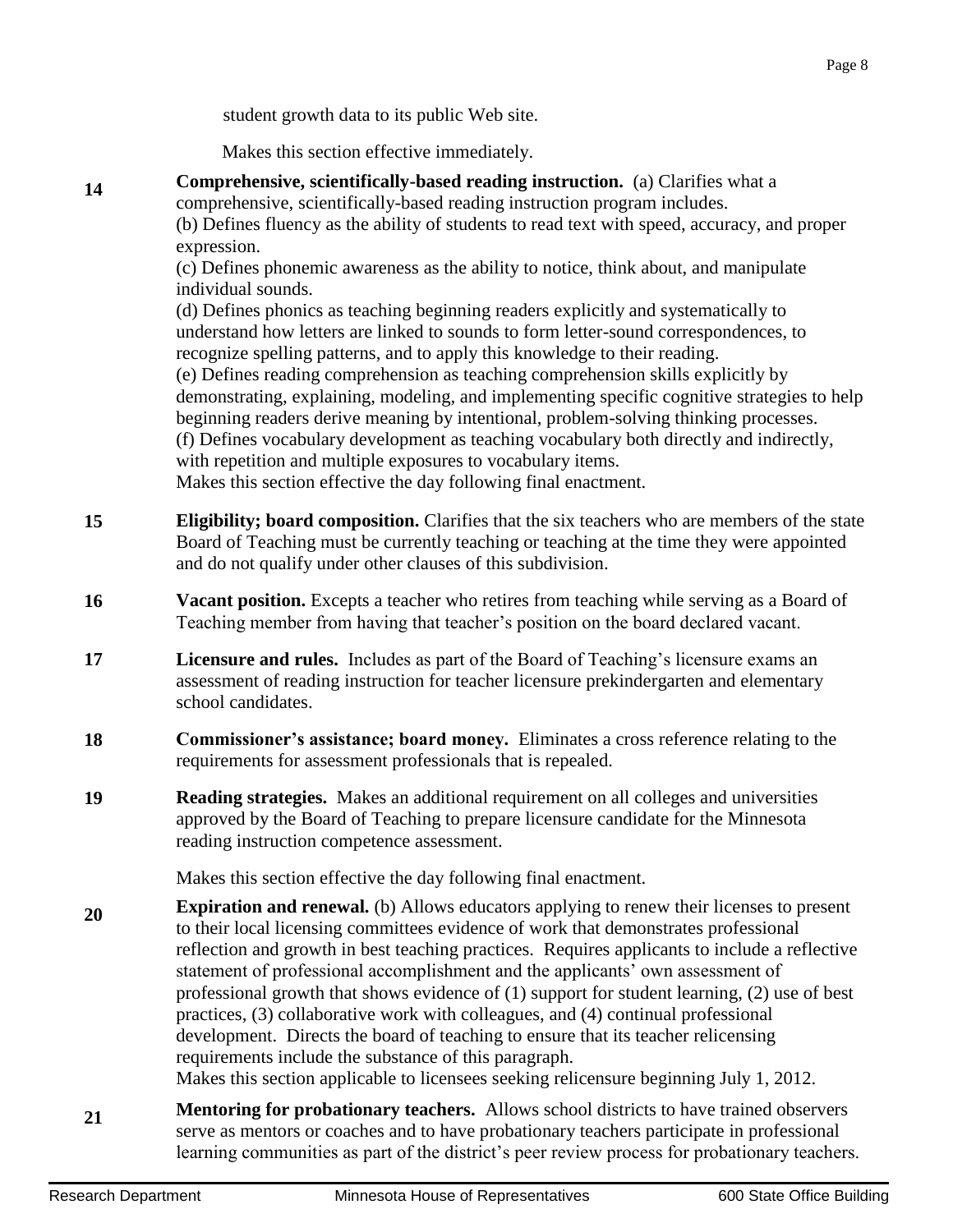Makes this section effective for the 2009-2010 school year and later.

**22 Peer coaching for continuing contract teachers.** Allows school districts to have trained observers serve as mentors or coaches and to have continuing contract teachers participate in professional learning communities as part of the district's peer review process for continuing contract teachers.

Makes this section effective for the 2009-2010 school year and later.

**23 Mentoring for probationary teachers.** Allows first class city school districts to have trained observers serve as mentors or coaches and to have probationary teachers participate in professional learning communities as part of the district's peer review process for probationary teachers.

Makes this section effective for the 2009-2010 school year and later.

**24 Peer coaching for continuing contract teachers.** Allows first class city school districts to have trained observers serve as mentors or coaches and to have continuing contract teachers participate in professional learning communities as part of the district's peer review process for continuing contract teachers.

Makes this section effective for the 2009-2010 school year and later.

**25 Plan components.** Includes as an element of the educational improvement plan under Q-Comp, a rigorous and research-based professional development system based on national and state standards of effective teaching practice that is consistent with staff development programs and aligned with educational improvement, and designed to achieve ongoing and school-wide progress and growth in teaching practice.

Makes this section applicable to plans developed in the 2009-2010 school year and later.

- **26 Approval process.** Per a recommendation of the Legislative Auditor, directs the commissioner to annually establish three dates as deadlines by which interested Q-Comp applicants must submit an application and requires the department to review a completed application within 30 days of the most recent application deadline. Makes this section applicable to all applications submitted after the effective date of this section.
- **27 Alternative compensation rural district application assistance.** Makes districts in the rural equity region eligible for assistance in developing Q-Comp applications with specific compensation program components. Requires the commissioner to provide technical assistance to rural districts or groups of rural districts.
- **28 Contents of plan.** Requires staff development plans to be consistent with teacher relicensure requirements and to: support stable and productive professional communities; emphasize ongoing job-embedded professional development opportunities; maintain a strong subject matter focus premised on students' learning goals; ensure specialized preparation and learning about teaching students with special needs and limited English proficiency; and reinforce national and state standards of effective practice. Makes this section applicable to the 2009-2010 school year and later.
- **29 State-approved alternative learning organization.** Per the recommendations of the Minnesota Department of Education work group, establishes parameters for alternative learning centers, alternative learning programs, and contract alternative programs.
- **30 State-approved alternative programs and services.** Changes terminology to refer to "state-approved alternative programs" instead of centers in order distinguish particular types of programs.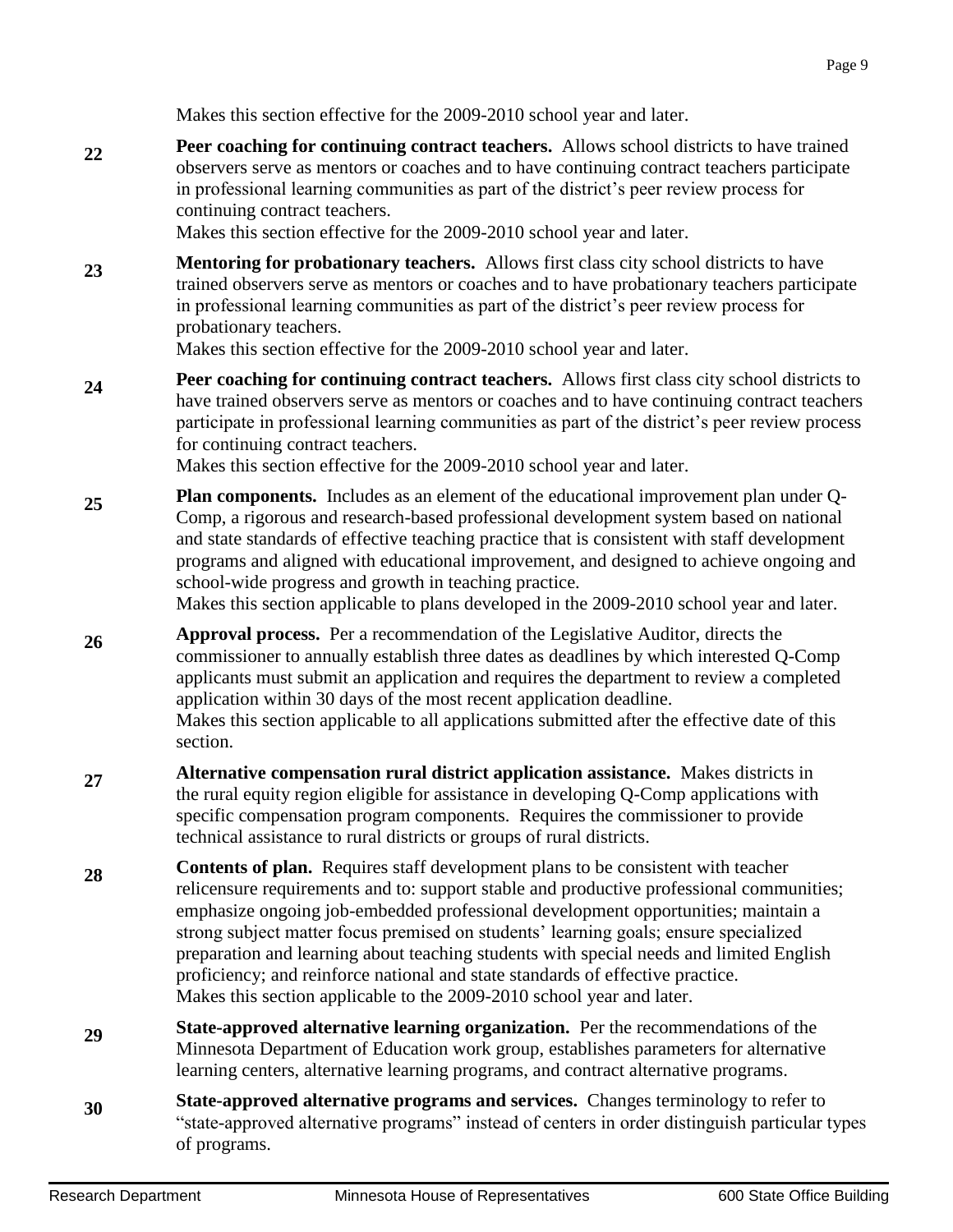- **31 State-approved alternative program funding.** Changes terminology related to "stateapproved alternative programs" in order distinguish particular types of programs.
- **32 Background check required.** (c) Allows a school hiring authority to pay the costs of conducting a discretionary criminal history background check on school volunteers, independent contractors, and student employees.

Makes this section effective immediately.

#### **33 District-created site-governed schools.**

 **Subd. 1**. **Authority.** (a) Allows a school board to approve site-governed schools by requesting site-governing school proposals from groups of licensed professionals and parents from one or more school districts.

(b) Requires the school board and the collective bargaining unit to agree to a memorandum of understanding for determining the length of the school day and school year, determining work rules, and selecting teachers and other staff for the site.

(c) Requires a school board to approve or disapprove a proposal within 60 days. (d) For an approved proposal, requires that a district and the site council to enter into an agreement identifying the powers and duties, roles and responsibilities, revenue, and education performance standards to be delegated to the site.

 **Subd. 2. Roles and responsibilities of site-governed schools.** (a) Subject to school board approval, lists the roles and responsibilities of site-governed schools: (1) create site-governing councils; (2) determine the site leadership model; (3) determine the site budget; (4) determine the learning model and school organization; (5) select and develop curriculum and assessments; (6) set various policies related to student promotion, attendance, and discipline, local graduation requirements, and other school board-approved rules related to the school site program; (7) determine the school calendar and employee work rules; (8) select teachers and other staff, consistent with collective bargaining agreements, memoranda of understanding, statutory leave provisions, among other considerations; and (9) comply with other provisions agreed to by the school district and the site-governing council.

(b) To the extent a self-governed school is supervised by a principal, required the principal to be licensed.

 **Subd. 3. Revenue to self-governed schools.** (a) Itemizes revenue allocated to the site.

(b) Allows the school district to retain an agreed-upon administrative fee for management services.

(c) Allows the school district to provide and charge for agreed-upon services to the school site.

(d) Allows the site to carry forward unspent revenue.

 **Subd. 4. Exemption from statutes and rules.** Exempts site-governed schools from the same laws and rules as charter schools, except that site-governed schools are subject to government data practices laws, the open meeting law, PELRA, teacher continuing contract and tenure laws, and teacher prep time and lunch requirements.

 **Subd. 5. Performance standards.** (a) Directs the school board and the site council to agree to performance standards and expectations that include student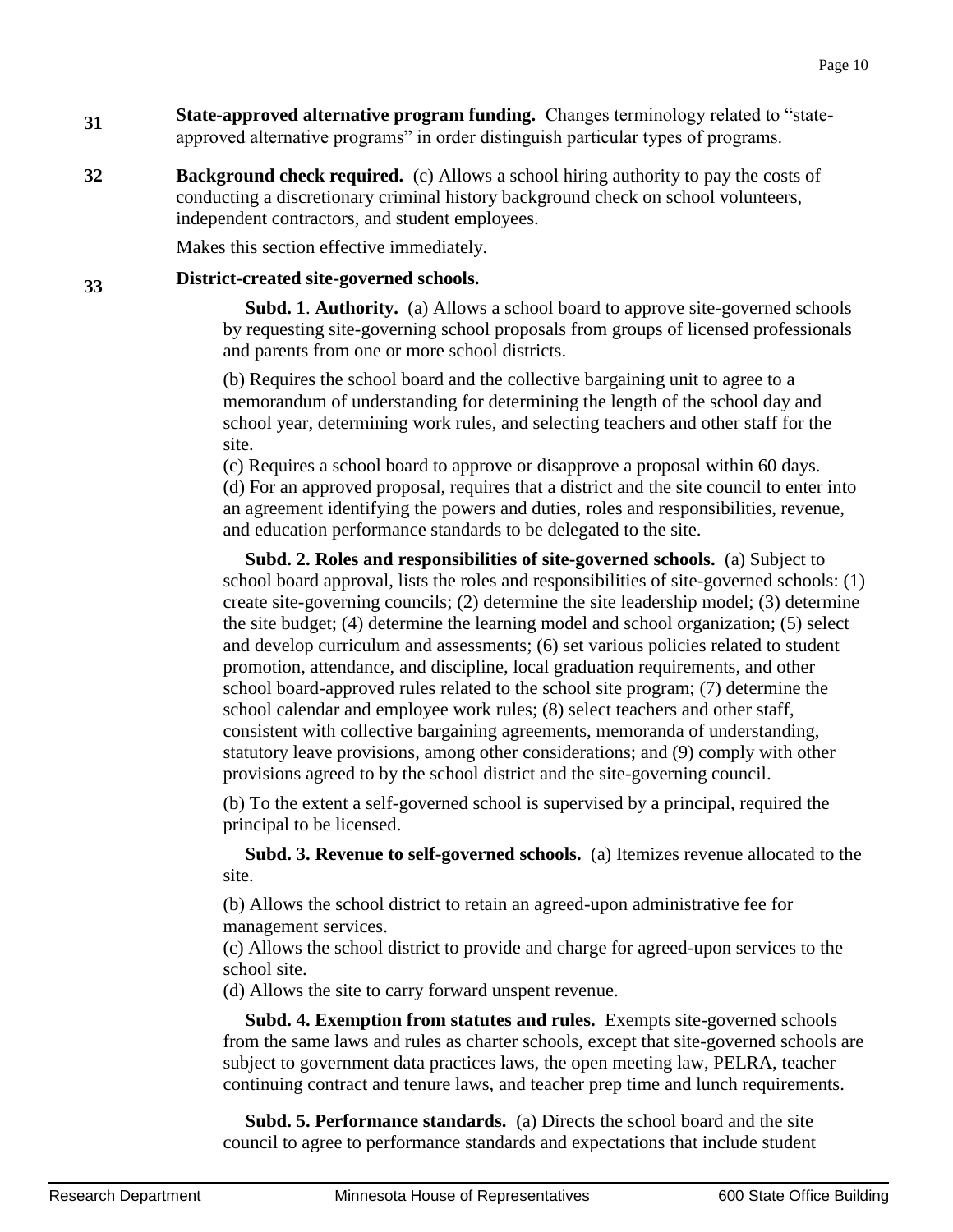achievement targets premised on multiple indicators, criteria and process addressing school sites that fail to meet accountability requirements, and other agreed-upon performance terms.

(b) Requires agreements to be filed with the commissioner. Establishes initial threeyear agreements and annual reviews and allows subsequent agreements of up to five years based on school performance.

 **Subd. 6. Board termination of self-governed school authority.** (a) Allows a school board to terminate an agreement for cause.

(b) Allows site-governed schools terminated or not renewed for reasons other than for cause to seek charter school status and to become owners of all resources the school purchased as a site-governed school.

**34 Contract; duties.** Strikes language requiring the school district superintendent to submit an annual report to the commissioner identifying expenditures needed to ensure that a specified percent of students pass the MCA-IIs.

> Makes this section immediately effective and applicable to the 2009-2010 school year and later.

- **35 Temporary closing.** Exempts school district from having to hold a formal public hearing when proposing to temporarily close or lease a school building for up to three years.
- **36 Definitions.** Defines "online course syllabus" for purposes of the online learning law.
- **37 Authorization; notice; limitations on enrollment.** (b) Clarifies procedures for students to enroll in and receive course credit and to meet district graduation requirements for supplemental online learning courses and programs.

(f) Requires the online learning provider to provide or make accessible information about students' academic progress. Requires the enrolling school district to designate a contact person to facilitate and monitor students' academic progress.

**38 Online learning parameters.** (a) Strikes language addressed elsewhere in the online learning law.

> (d) and (e) Make enrolling districts that are full-time online learning providers, and also full-time and supplemental online learning providers subject to reporting requirements and review criteria.

- **39 Department of Education.** Strikes language addressed elsewhere in the online learning law. Requires the online learning provider to provide the department with a written statement about its courses and also demonstrate that the substance of the online course syllabus meets nationally recognized professional standards, consistent with the commissioner's requirements.
- **40 Online learning advisory council.** Causes the council to expire in 2013 instead of 2008. Continues the council without making it subject to section 15.059.

Makes this section retroactively effective.

**41 Charter schools.**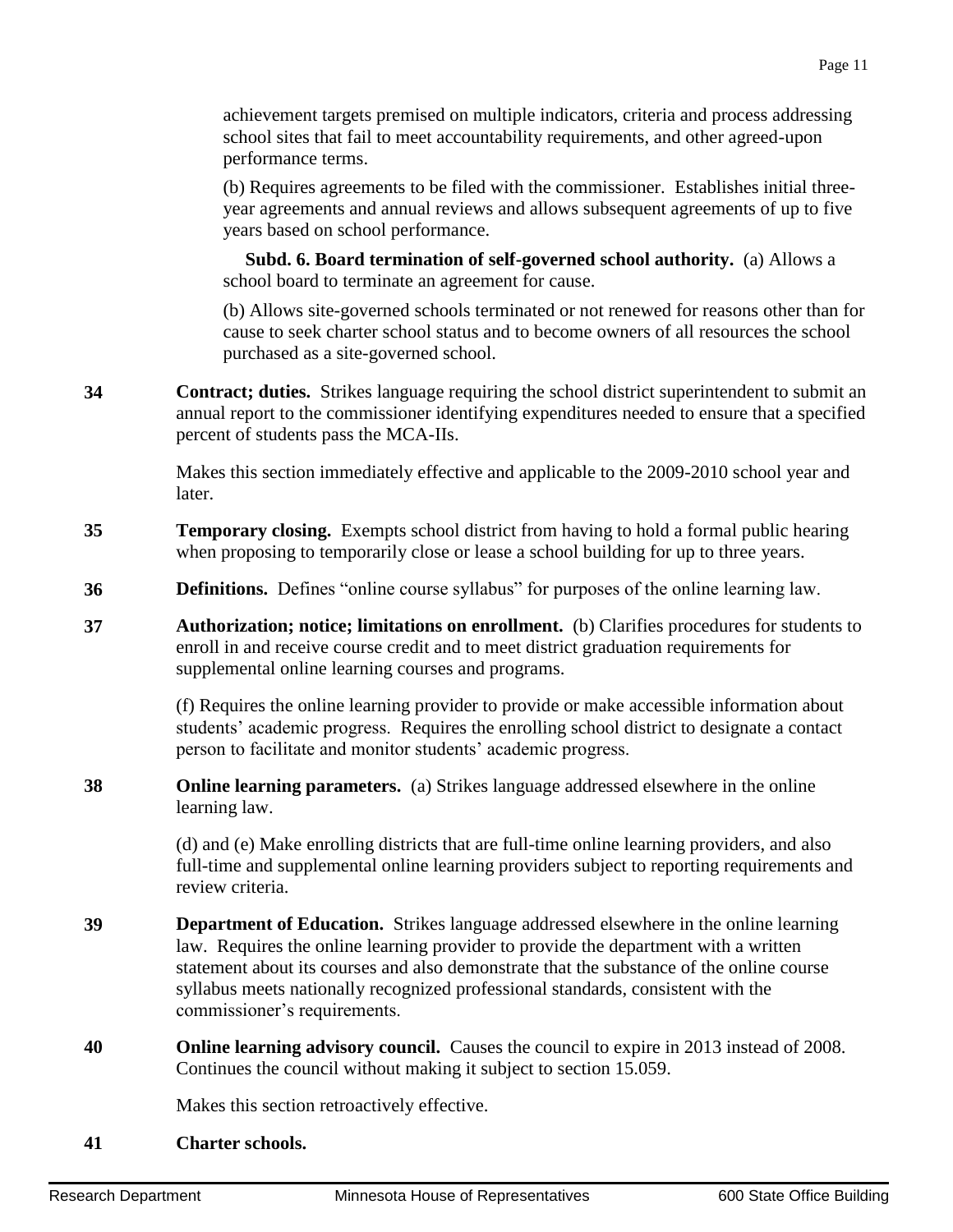**Subd. 1. Purposes.** (a) Includes student achievement in the list of purposes. Makes the list of purposes of charter schools inclusive, rather than an option of the six purposes.

(b) Clarifies that the purpose of charter schools is not to reestablish a school that would otherwise be closed.

 **Subd. 2a. Charter school advisory council.** Strikes language establishing the charter school advisory council.

 **Subd. 3. Authorizer.** (a) Defines "application" both in the context of an eligible authorizer receiving approval to charter a school and the business plan that a school developer submits to an authorizer for approval to form a charter school. Defines "affidavit" both in the context of the written statement that an authorizer submits to the commissioner for approval before chartering a school and the form that an authorizer submits to the commissioner as a precondition for a charter school to establish an affiliated nonprofit building corporation.

(b) Lists the organizations that are eligible to authorize charter schools. Makes ineligible those charitable organizations under the federal tax code that are nonpublic sectarian or religious institutions or their affiliates, and any charitable organizations that for federal tax purposes describe activities indicating a religious purpose. Requires eligible charitable organizations to be incorporated in Minnesota, among other requirements. Allows three single-purpose sponsors and establishes a process to obtain commissioner approval for such sponsors.

(c) Establishes the process by which an eligible authorizer must apply to the commissioner for approval as an authorizer. Lists the criteria for approval that the commissioner must consider.

(d) Lists the required content of an applicant's affidavit to become an authorizer.

(e) Requires an authorizer to participate in department-approved training.

(f) Establishes a June 30, 2011, deadline by which current authorizers must apply to the commissioner for approval to continue as an authorizer.

(f), (g) Directs the commissioner to review an authorizer's performance at least once every five years, permit more frequent reviews at the commissioner's discretion, and subject an authorizer that has not performed satisfactorily to corrective action that may include terminating an authorizer's eligibility to charter a school. Give an authorizer subject to corrective action 15 business days to request an informal hearing before the commissioner acts.

(h) Allows to commissioner to take corrective action against a authorizer, including terminating a authorizer's ability to authorize a charter school for: (1) failing to demonstrate the criteria under which the commissioner approved the authorizer; (2) violating a term of the chartering contract; or (3) unsatisfactory performance as an authorizer.

 **Subd. 4. Formation of school.** (a) Allows an authorizer to charter a licensed teacher or a group of individuals that includes at least one licensed teacher to operate a charter school subject to approval by the commissioner.

(b) Requires an authorizer to file a separate affidavit with the commissioner for each school it intends to charter. Establishes a process for approving the affidavit and for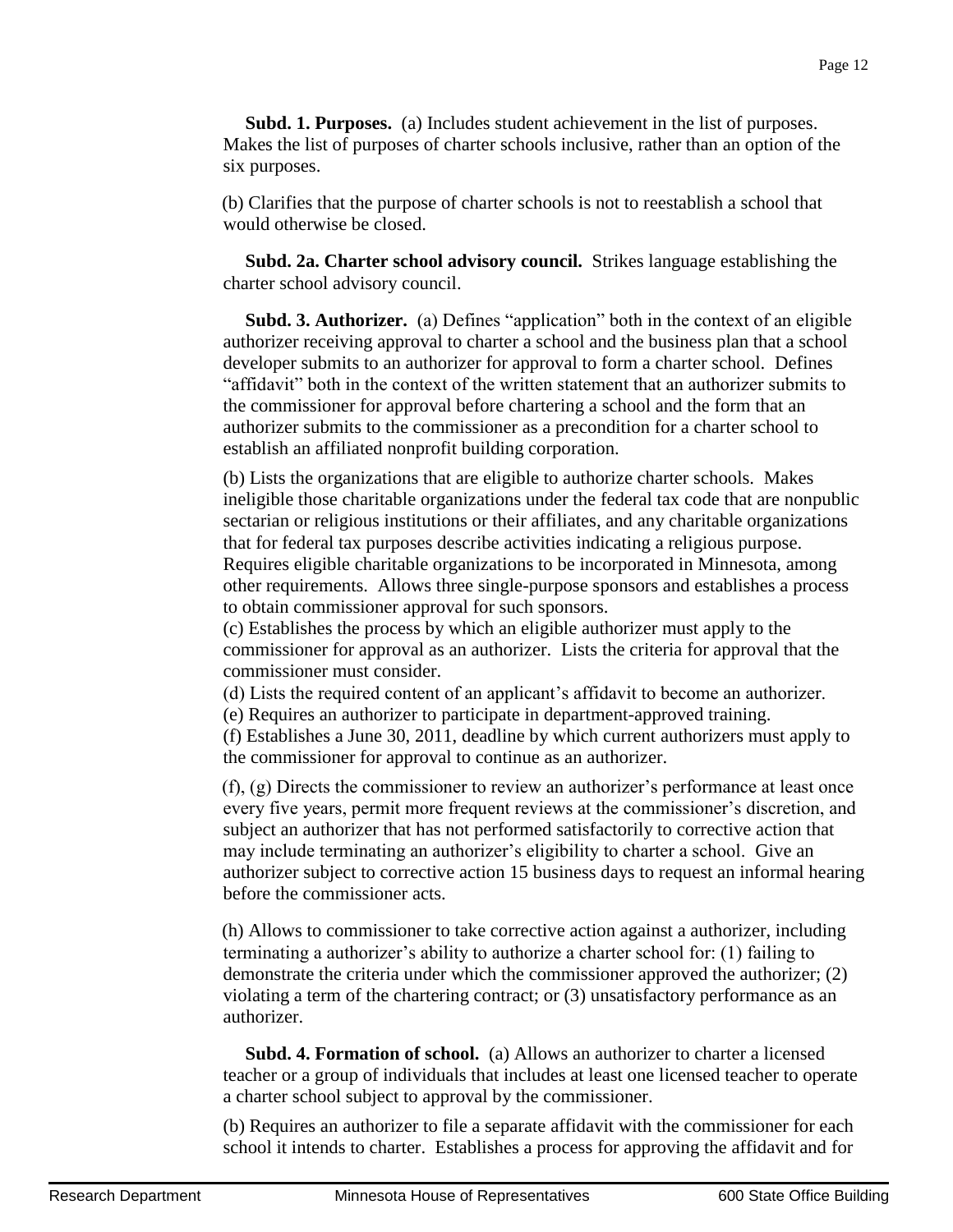addressing deficiencies in the affidavit. Makes the commissioner's disapproval of an affidavit final.

(c) Allows an authorizer to prevent an approved charter school from opening under certain circumstances.

(d) Requires at least five unrelated parties to serve as members of the initial and the ongoing boards of directors. Clarifies that charter school staff and parents and guardians are the voters eligible to elect the board of directors. Requires the charter school to notify eligible voters of an election.

(e) Makes meeting records and financial information publicly available. Requires a charter school to post information on its official Web site information identifying and providing contact information on its authorizer.

(f) Requires board members to attend department-approved training on specified topics and prevents untrained board members from continuing to serve on the board. (g) Requires an ongoing board to be elected by the end of the third year. Requires the board of directors to be composed of at least five nonrelated members and include at least one licensed teacher, the parent of a student and an interested community member who is not a school employee or parent. Allows a teacher majority board. Makes the CFO and chief administrator nonvoting board members. Requires school bylaws to establish a process for changing the board's governance model subject to approval from the authorizer and licensed teachers working at the school.

(i) Prohibits an authorizer from acquiring unfair financial gain in its relationship with a charter school.

(j) Outlines the process and timeline for approving a supplemental affidavit. (k) Clarifies the process by which an authorizer submits a supplemental affidavit to the commissioner for approval. Establishes the timeline by which the commissioner must approve or disapprove a supplemental application under paragraph (k). Makes the commissioner's approval or disapproval of an affidavit final.

 **Subd. 4a. Conflict of interest.** (a) Prohibits an individual with a conflict of interest from serving as a member of a charter school board of directors. Makes a charter school contract voidable at the option of the commissioner or the charter school board of directors if a conflict of interest exists.

(b) Describes the circumstances where a conflict of interest exists.

(c) Makes an individual related to an authorizer who participates in an aspect of the charter school process ineligible to serve as a board member of a school chartered by the authorizer.

Strikes conflict of interest language addressed elsewhere.

 **Subd. 5. Conversion of existing schools.** Clarifies that a board of an independent or special school district may convert its existing school to a charter school.

 **Subd. 6. Charter contract.** Establishes a contracting time line. Lists the substance of 12 terms related to establishing and administering a charter school that must be included in a charter school contract.

 **Subd. 6a. Audit report.** Requires that the charter school submit an audit report to its authorizer as well as to the commissioner.

 **Subd. 7. Public status; exemption from statutes and rules.** Exempts charter schools from all statutes and rules governing school districts unless made specifically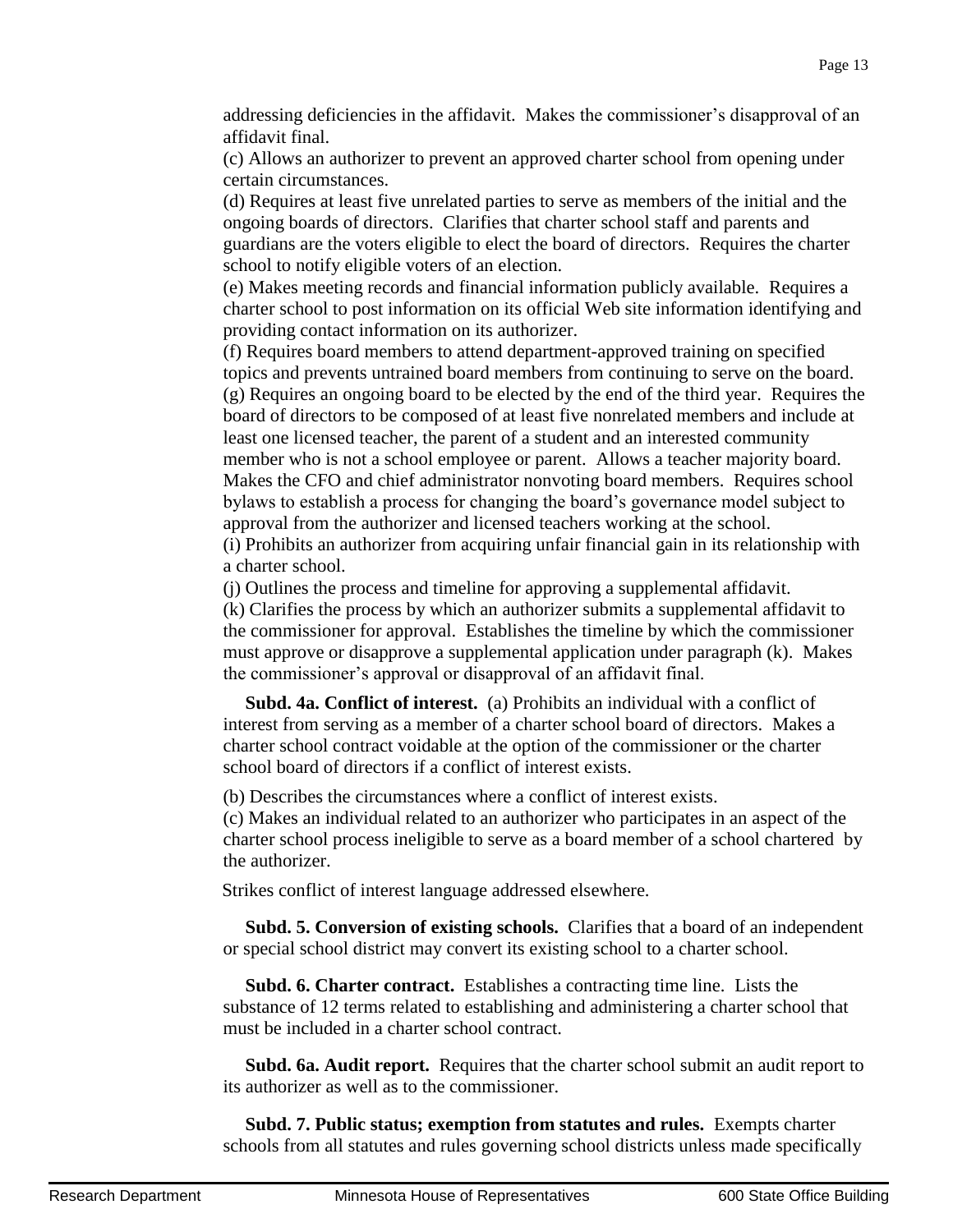applicable or contained in this section.

 **Subd. 8. State and local requirements.** (b) Requires charter schools to comply with statewide education accountability requirements governing state standards and assessments.

(d) Requires a charter school to release a student from school for religious instruction. (j) Strikes conflict of interest sections addressed elsewhere in this section.

(l) Makes charter schools subject to state data practices laws and the open meeting law.

(n) Requires that a charter school offering online courses comply with the online learning program statute.

(o) Specifies that a charter school and its board are subject to chapter 181 (Employment).

(p) Subjects charter schools to requirements governing the transfer of education records and the management of local records.

 **Subd. 8a. Aid reduction.** Allows the commissioner to reduce a charter school's state aid for certain violations of law.

 **Subd. 8b. Aid reductions for violations.** Allows the commissioner to reduce a charter school's state aid by an amount not to exceed 60 percent of the charter school's basic revenue for the period of time that the violation occurs.

 **Subd. 9. Admission requirements.** Allows a charter school to limit admission to residents of a specific geographic area when the majority of student's served by the school are members of underserved populations. Requires a charter school to develop and publish a lottery policy and process that it must use when accepting pupils by lot. Clarifies that a charter school is prohibited from establishing criteria or requirements for admission that are inconsistent with the limitations allowed under this subdivision. Prohibits a charter school from distributing any services or goods of value to students, parents, or guardians as an inducement, term, or condition of enrolling a student.

 **Subd. 11. Employment and other operating matters.** (a) Makes a charter school subject to Minnesota's whistle-blowing statute. Requires a charter school to provide a prospective school employee with a written description of the terms and conditions of employment and the school's personnel policies.

(b) Requires the board of directors to establish qualifications for persons that hold administrative, supervisory, or instructional leadership roles. Outlines what the qualifications include. Requires the board of directors and an individual who does not hold a valid administrative license and who serves in an administrative, supervisory, or instruction leadership position to develop a professional development plan and document the plan in the school's annual report.

 **Subd. 14. Annual public reports.** Requires a charter school to prepare and distribute an annual report approved by the charter school board of directors and to post the report on its official Web site.

**Subd. 15. Review and comment.** (a) Requires an authorizer to submit a formal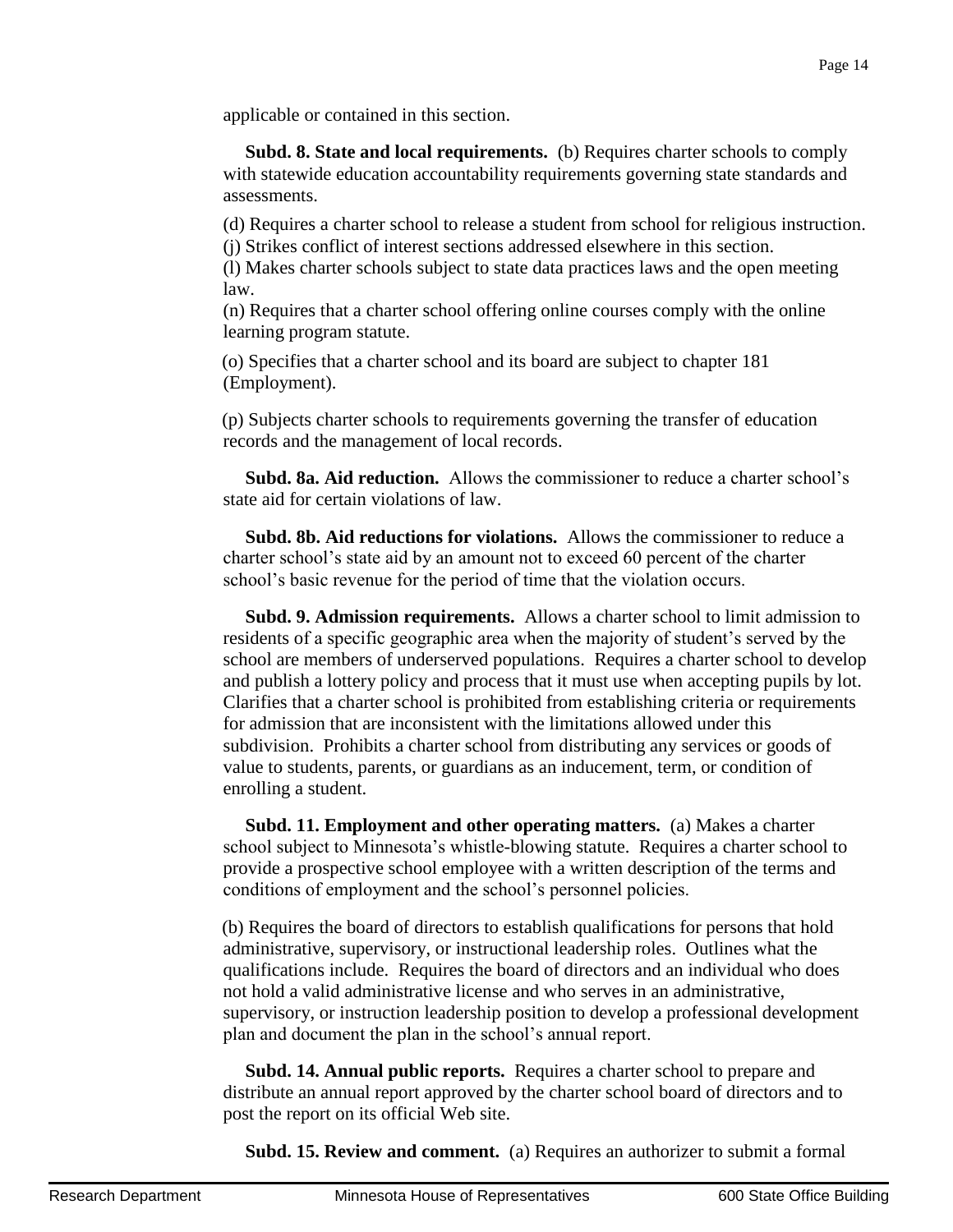charter school evaluation to the commissioner for review and comment before the authorizer charters a school or renews a charter school contract. Directs the department to review and comment upon an authorizer's evaluation process at periodic intervals.

(b), (c), (d) Establish a formula for calculating fees that an authorizer may charge a charter school for evaluating the fiscal, operational, and student performance of the charter school, including for the pre-operational planning period.

(e) Allows the authorizer to assess a charter school a fee equal to the basic formula allowance in the preoperational planning year.

(f) Requires the authorizer to submit a statement of expenditures related to chartering activities each year.

 **Subd. 17. Leased space.** Allows a charter school to lease space from an independent school board eligible to be an authorizer, other public organization, private nonprofit nonsectarian organization, private property owner, or sectarian organization if the leased space is constructed as a school facility. Directs the department to review and approve or disapprove leases in a timely manner.

 **Subd. 17a. Affiliated nonprofit building corporation.** Establishes a process and criteria for a charter school to establish an affiliated nonprofit building corporation to renovate or purchase an existing facility to serve as a school or to construct a new school facility.

 **Subd. 18. Authority to raise initial working capital.** Strikes language allowing a sponsor to authorize a charter school before it secures resources if the authority is needed to raise working capital.

 **Subd. 19. Disseminate information.** (b) Allows authorizers, operators, and the department to disseminate information about successful best practices in teaching and learning demonstrated by charter schools.

 **Subd. 20. Leave to teach in a charter school.** Allows a school district to require that a request for a leave of absence to teach in a charter school be made before February 1 in the school year before the school year in which the teacher intends to leave, or February 1 of the calendar year in which the teacher's leave is scheduled to end. Strikes language directing a teacher on leave to pay both the employer and employee retirement contributions.

 **Subd. 23. Causes for nonrenewal or termination of charter school contract.** (a) Restates the timelines for not renewing or terminating a charter school contract in terms of business days.

(b) Strikes language allowing the commissioner to approve a different sponsor for a charter school where an existing sponsor elects to terminate or not renew the charter school contract.

(c) Allows a change in authorizers if an existing authorizer and a charter school board of directors mutually agree to voluntarily terminate or not renew a charter school contract, subject to approval by the commissioner.

(d) Allows the commissioner to terminate a charter school contract if the charter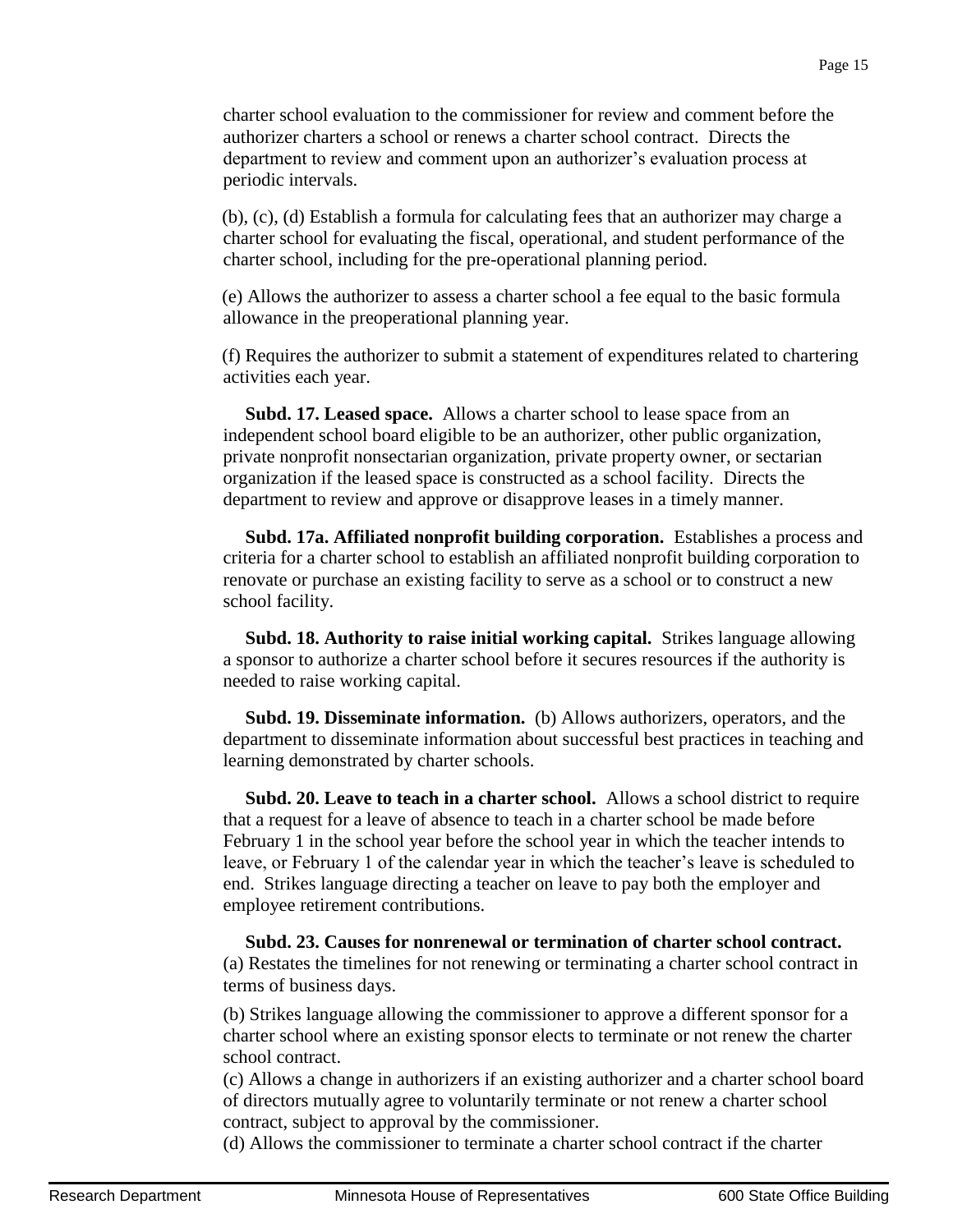school fails to meet performance requirements, engages in financial mismanagement, or violates laws.

(e) Directs the commissioner to provide information to assist a charter school in finding a new authorizer if the commissioner terminates the authorizer's eligibility to charter a school.

 **Subd. 23a. Related party lease costs.** (b) Defines terms related to establishing whether a conflict of interest exists.

 **Subd. 25. Extent of specific legal authority.** Requires a charter school board of directors to submit in a timely manner to its authorizer and the commissioner a copy of its insurance policy and any changes to that policy.

 **Subd. 26. Definitions.** Strikes conflict of interest definitions addressed elsewhere in the section.

(a) For effective dates, makes this section effective immediately and applicable to all contracts and affidavits approved and contracts entered into or modified beginning August 1, 2009, unless otherwise specified.

(b) Makes the "religious purpose" changes governing charitable organizations applicable to charitable organizations seeking approval as authorizers after August 1, 2009, but excepts sponsor/authorizers that have charter schools on that date. Subjects the existing sponsor/authorizers to the new requirement to incorporate in Minnesota beginning July 1, 2011.

(c) Makes changes in subdivision 9 governing admissions requirements effective for the 2010-2011 school year.

**42 Payment of aids to charter schools.** (a) Strikes language establishing payment periods in the first year of a charter school's operation.

> (b) Establishes requirements for paying and withholding state aid after a charter school ceases to operate.

(c) Allows the commissioner to withhold aid to satisfy a directive to return federal or state funds.

(d) Allows the commissioner to withhold aid if a charter school, after receiving an undisputed invoice for goods or services, fails to pay within 75 business days the state of Minnesota, a school district, an intermediate school district, or a service cooperative.

- **43 Commissioner designation.** Makes changes in terminology related to state-approved alternative programs.
- **44 Student planning.** Makes a change in terminology related to state-approved alternative programs.
- **45 Program training.** Removes a requirement that the commissioner provide additional training for evaluating early literacy skills and teaching reading to preschool children.

Makes this section effective the day following final enactment.

**46 Minnesota reading corps program.** Establishes a Minnesota Reading Corps program to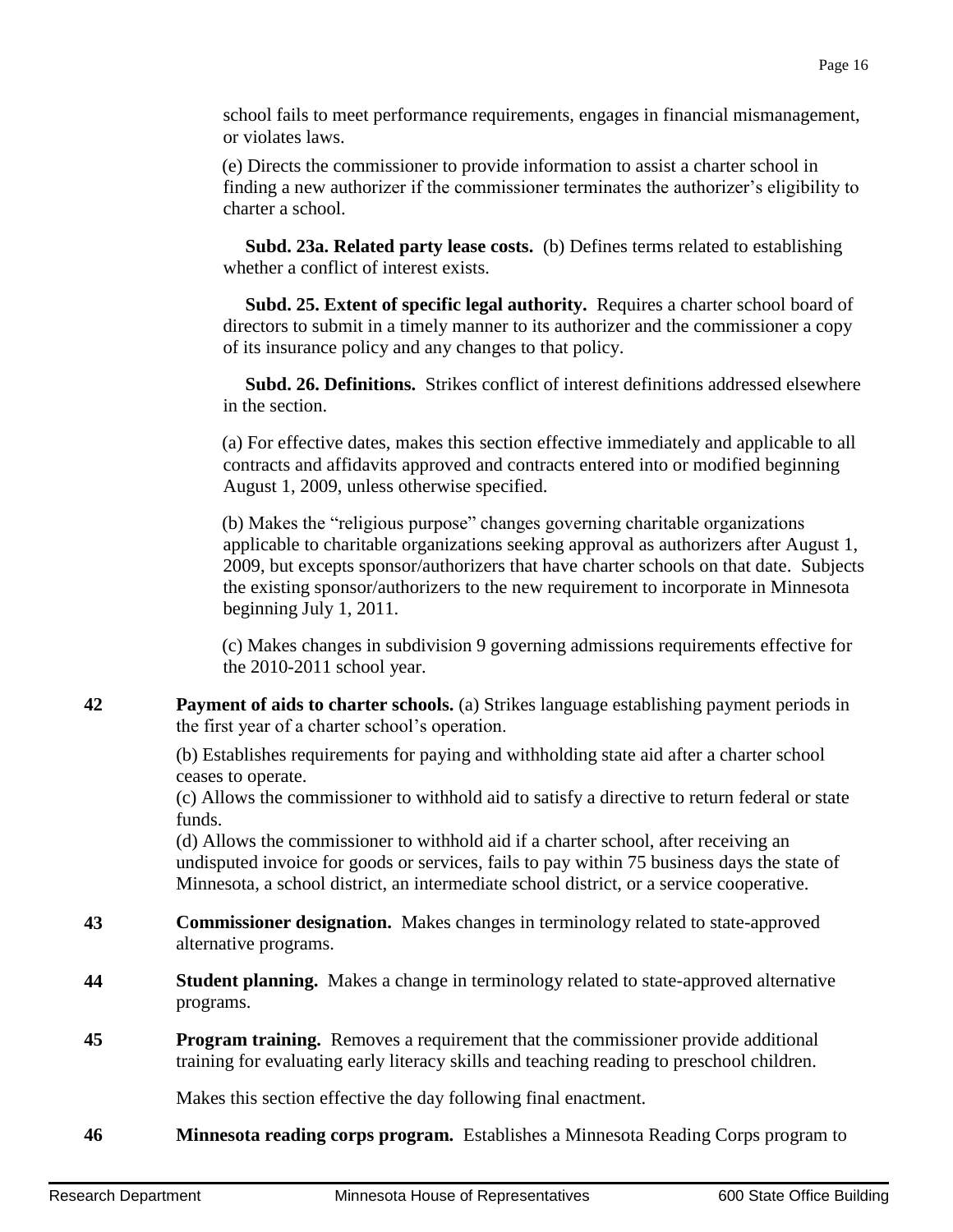provide AmeriCorps members with a data-based problem-solving model of literacy instruction to help train local Head Start program providers, other prekindergarten program providers, and staff in schools with students in kindergarten through grade 3 to evaluate and teach early literacy skills to children age 3 to grade 3. Requires literacy programs under this subdivision to comply with the provisions governing literacy program goals and data use under the Head Start program.

- **47 Eligible pupils.** Removes the requirement that a student be at least one year behind in coursework before being eligible to participate in a state-approved alternative program.
- **48 Eligible programs.** Consistent with changes elsewhere in this bill, refers to a stateapproved alternative program instead of alternative learning centers. Under the graduation incentives program, makes a high school junior or senior instead of a pupil between the ages of 16 and 21 eligible to enroll in a post secondary enrollment options course or program.
- **49 Additional eligible program.** Makes a technical change.
- **50 Pupil enrollment.** Consistent with changes elsewhere in this bill, refers to a state-approved alternative program instead of an alternative learning center. Requires a nonresident district to approve the enrollment application of an expelled student who applies to enroll in a graduation incentives program.
- **51 Early childhood family education revenue.** Allows eligible schools to apply to the commissioner for grants to provide early childhood family education programs for American Indian families.
- **52 Use of revenue.** Requires districts to use integration revenue to increase and sustain students' interracial contacts and improve students' educational opportunities and outcomes sufficient to close the academic achievement gap between white and protected students.

Makes this section effective for the 2010-2011 school year and later.

**53 Budget approval process.** Requires districts annually by April 1 to submit an integration revenue budget to the commissioner for review and approval by April 30. Requires districts' integration revenue budgets to reflect the statutory uses for the integration revenue.

Makes this section effective for the 2010-2011 school year and later.

**54 Plan components.** Requires districts' integration revenue plans to, among other requirements, provide for implementing strategies and programs that enable districts to realize their integration goals and establish valid and reliable longitudinal measures to demonstrate progress in realizing those goals.

Makes this section effective the 2010-2011 school year and later.

- **55 State schools at Faribault.** Eliminates a cross reference that is repealed relating to a requirement for assessment professionals.
- **56 Learning year pupil units.** Establishes the funding formula for general education revenue pupil units in state-approved alternative programs.
- **57 Project-based average daily membership.** Defines a project-based instructional program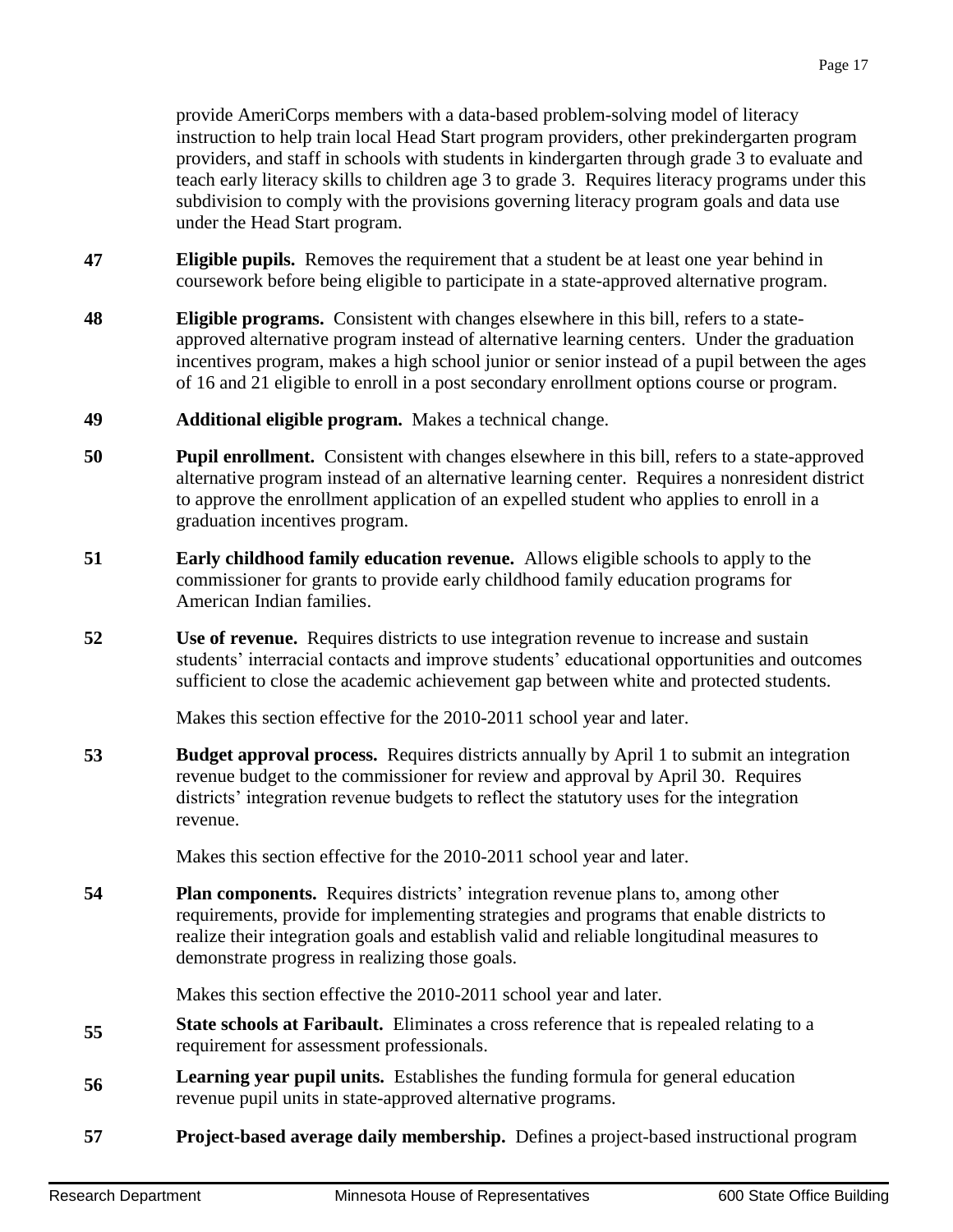as primarily student-led course work for credit that may be completed onsite, in the community or online and is available to all or only some students and grades in a school. Establishes requirements that schools must meet to receive revenue for students enrolled in a public school in a project-based program.

#### **58 Minnesota P-20 education partnership.**

 **Subd. 1. Establishment; membership.** Establishes a P-20 partnership to create a seamless education system that maximizes the achievement of all students from early childhood through postsecondary education and promotes the efficient use of resources. Lists partnership members, which include members of the P-16 Education Partnership and four legislators. Establishes meeting procedures. Requires partnership members to be the leader or designee of their respective organizations and requires partnership members to meet at least three times during each calendar year. Directs the partnership to seek outside expertise.

 **Subd. 2. Powers and duties.** Directs the partnership to recommend to the governor and the legislature how to maximize the achievement of all P-20 students and promote efficient use of resources. Lists examples of recommendations for strategies, policies, and other actions. Directs the partnership to submit an annual report to the legislature and the governor by January 15 that summarizes the partnership's progress and includes any recommendations the partnership has for maximizing student achievement and promoting efficient resource use.

**Subd. 3. Expiration.** Causes the partnership to be permanent and not expire.

- **59 May pay differential of reserve on active duty.** Clarifies payment of a pay differential for school district employees who are ordered into active military service.
- **60 Implementing rigorous course work measures related to student performance.** Establishes a process for the commissioner and qualified experts and other stakeholders including parents and teachers to develop a model that projects anticipated high school performance on preparation and rigorous coursework measures and compares schools with similar schools. Causes the group to expire June 30, 2011.

Makes this section effective immediately and applicable to school report cards beginning July 1, 2011.

**61 Implementing measures for assessing school safety and students' engagement and connection at school.** (a) Establishes a process for the commissioner and qualified experts and other stakeholders including parents and teachers to (1) identify highly reliable variables of student engagement and connection and (2) determine how to report student safety to comply with federal law.

> (b) Directs the commissioner to submit one report to the legislature in 2010 on the two topics in paragraph (a) and a second, related report in 2013 on the content and analysis of and format for reporting collected data. Causes the group to expire December 31, 2013.

> Makes this section effective immediately and applicable to school report cards beginning July 1, 2013.

**62 High school assessment system; recommendations.** Establishes a college and career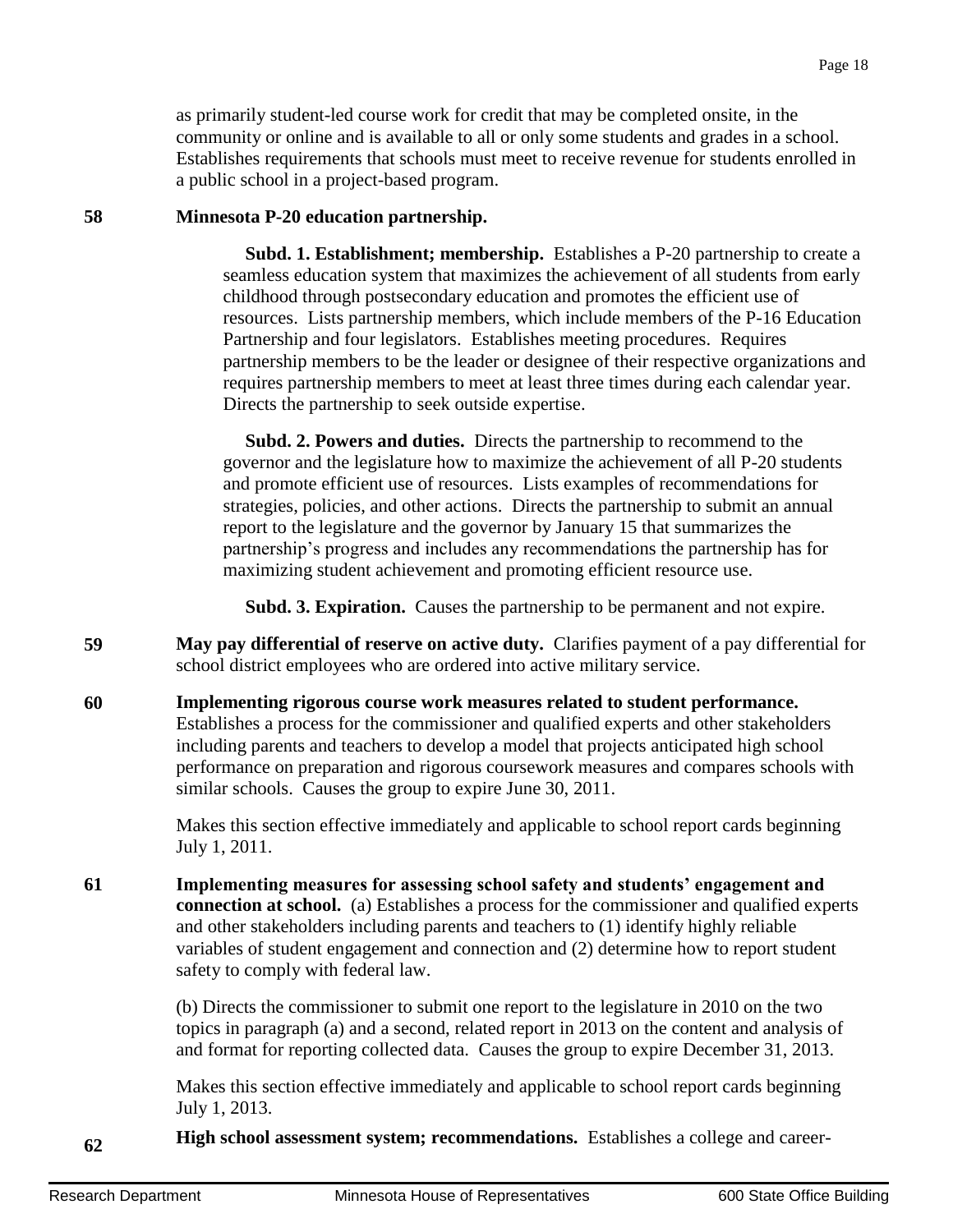readiness workgroup headed jointly by MDE and the U of M to evaluate and make recommendations to the commissioner and the legislature on the design of the state high school assessment system, levels of and mechanisms for accountability, postsecondary uses of the assessments and an implementation timeline.

- **63 Legislative report on districts' use of and need for integration revenue.** Directs the education commissioner to analyze the substance of districts' integration plans and the impact of demographic changes, immigration and housing patterns, and interdistrict integration activities and report to the legislature by February 1, 2011.
- **64 Reserved revenue for staff development; temporary suspension.** Suspends the two percent staff development set-aside for 2010 and 2011.
- **65 Innovation school advisory council.** Establishes a nine-member advisory council to advise and make recommendations to the commissioner on site-governed schools, innovation in schools, improving information about fostering innovation, and learning from non-education innovators.
- **66 Assessment of reading instruction.** (a) Beginning January 1, 2012, directs the Board of Teaching to administer an assessment of reading instruction for prekindergarten and elementary teacher licensure candidates that is part of the exam of licensure-specific teaching skills.

(b) Directs the Board of Teaching to report to the legislature by March 15, 2011, on the reading instruction assessment.

Makes this section immediately effective and applicable to teacher licensure candidates beginning January 1, 2012.

- **67 Appropriations.** See attached fiscal sheet.
- **68 Repealer.** Repeals sections 120B.362 (directs the commissioner to implement a valueadded assessment program), 120B.39 (provides for uniform forms for state exams), 122A.32 (requirements for assessment professionals), 122A.628 (establishes schoolsmentoring-schools regional sites), and 122A.75 (establishes an administrators' academy).

# **Article 3: Special Programs**

- **1 Pupil.** Amends the definition of pupil with a disability under the Pupil Fair Dismissal Act to conform with changes in Minnesota's special education chapter.
- **2 Suspension.** Strikes language pertaining to students with disabilities that is contained in the definition of suspension under the Pupil Fair Dismissal Act.
- **3 Exclusion and expulsion of pupils with a disability.** (a) Consistent with federal law and state suspension procedures, allows school personnel to suspend children with disabilities. Establishes parameters and procedures for suspensions of children with disabilities who have been suspended for more than five consecutive school days or ten cumulative schools days.
	- (b) Counts a dismissal of up to one school day as a day of suspension of children with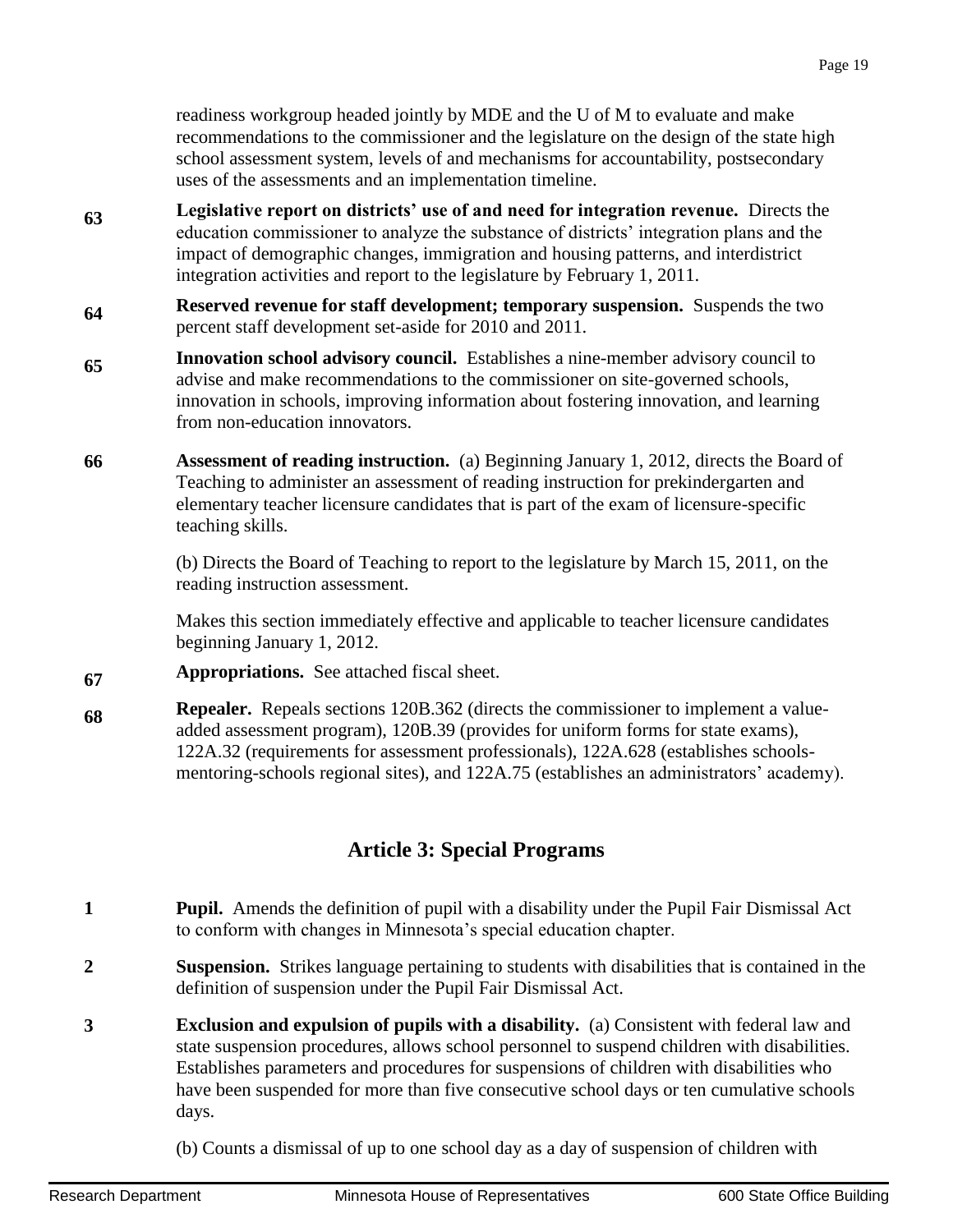disabilities do not receive regular or special education instruction during that time. Does not require notice for a one-day dismissal.

(c) Requires children with disabilities to be provided alternative education services when a suspension exceeds five consecutive school days.

(d) Establishes procedures a school district must follow before initiating an expulsion or exclusion of children with disabilities. Requires school districts to continue to provide special education and related services to children with disabilities who are excluded or expelled for misbehavior that is not a manifestation of their disability.

#### **4 Reimbursement.** Corrects an incorrect cross reference.

## **5 Child with a disability defined.**

 **Subd. 1. Child with a disability.** Defines a child with a disability to mean a child identified under federal and state special education law as having a specified disability or impairment who needs special education and related services according to rules of the education commissioner.

 **Subds. 1a and 2.** Requires decisions affecting children's services to be determined based on rules instead of standards.

- **6 Rulemaking.** Directs the commissioner to adopt new rules and amend existing rules related to children with disabilities only under specific authority and consistent with statutory requirements for rule-making. Allows the commissioner to make rules required by federal law.
- **7 Individualized education programs.** (a) Requires school districts to have an individualized education plan for children with disabilities at the start of each school year.

## **8 Alternative dispute resolution and due process hearings.**

 **Subds. 1, 2, 3.** Strike language on school district obligations, prior written notice, and content of the prior written notice that appears elsewhere in this section.

 **Subd. 3a. Additional requirements for prior written notice.** In addition to federal law requirements, also requires that a prior written notice inform parents that (i) unless the parent notifies the district of an objection to a district proposal or refusal for the child's placement or services, the district will pursue its proposal or refusal, and (ii) the parent who objects may request a conciliation conference or other alternative dispute resolution procedure.

 **Subd. 4.** Strikes language regarding a notice that appears elsewhere in this section.

 **Subd. 7. Conciliation conference.** Strikes language stating that the requirement to hold a conciliation conference is satisfied if a parent refuses a school district's effort to conciliate the dispute. Requires a school district to hold a conciliation conference within ten calendar days after a school district receives a parent's objection to a district proposal or refusal for a child's placement or services. Makes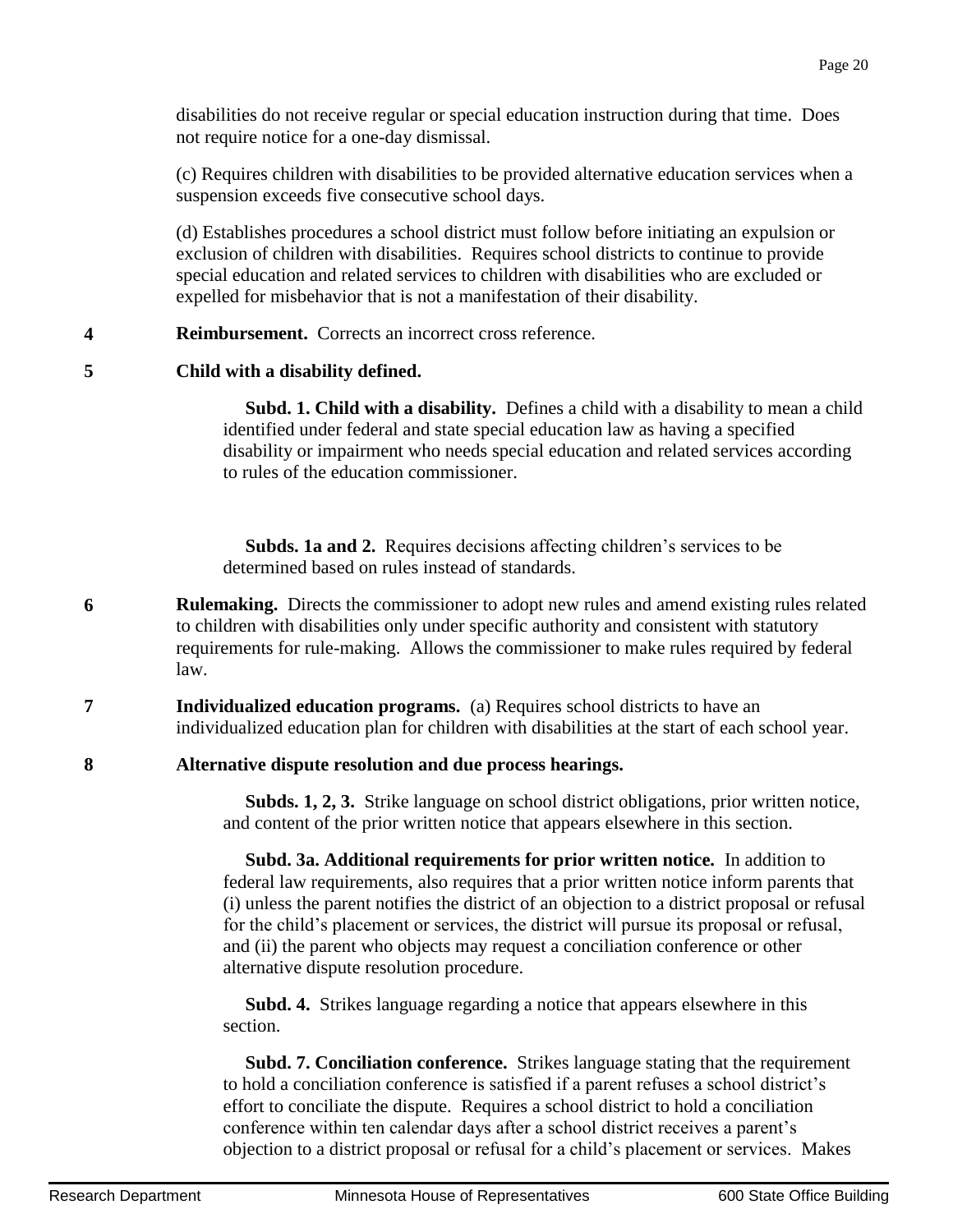all conciliation conference discussions confidential, unless an exception applies, and inadmissible in a due process hearing. Requires the school district to provide a parent with a conciliation conference memo within five school days after the final conciliation conference.

 **Subd. 10. Mediated agreements.** Strikes existing language on mediated agreements and inserts a requirement that the mediator ensure that any resolution of a dispute or an agreement to use another dispute resolution procedure is in writing and signed by the parties, and each party receives a copy of the document that states that mediation discussions are confidential and may not be used as evidence in a subsequent hearing or proceeding. Makes the resolution or agreement legally binding and enforceable in state and federal court. Allows parties to request another mediation to resolve a dispute over implementing the agreement.

 **Subd. 12. Impartial due process hearing.** Allows the parent and the school district to receive, at state expense, a copy of the hearing transcript or recording and the hearing officer's findings of fact, conclusion of law, and decisions.

 **Subd. 13. Hearing officer qualifications.** Directs the education commissioner to maintain a list of hearing officers with their qualifications. Requires hearing officers to know about special education laws, rules, and decisions and how to conduct hearings and render and write decisions. Directs the commissioner to appoint a hearing officer upon written request.

**Subd. 14. Request for a hearing.** Strikes existing language.

(a) Allows a parent or school district to file a written request for a due process hearing.

(b) Prescribes the content of the hearing request.

(c) Allows a parent or school district to file a written request for a hearing under federal law.

(d) Requires the parent or school district that files a hearing request to provide a copy of the request to the other party and the department. Requires the department to give the parent a copy of federal procedural safeguards.

(e)(1) Requires a school district, that has not sent a parent a written explanation, to notify the parent within ten days about its decision concerning the action that is the subject of the hearing request. Allows the school district to also assert that the parent's hearing request is insufficient under clause (2).

(2) Precludes holding a hearing until the requesting party meets the requirements of paragraph (b) governing the content of the hearing request. Establishes a process and time line for challenging the sufficiency of the hearing request.

(f) Unless paragraph (e), clause (1), applies, requires the party receiving the hearing request to provide a written response within ten days to the party requesting the hearing.

**Subd. 16. Burden of proof.** Declares that the burden of proof at a due process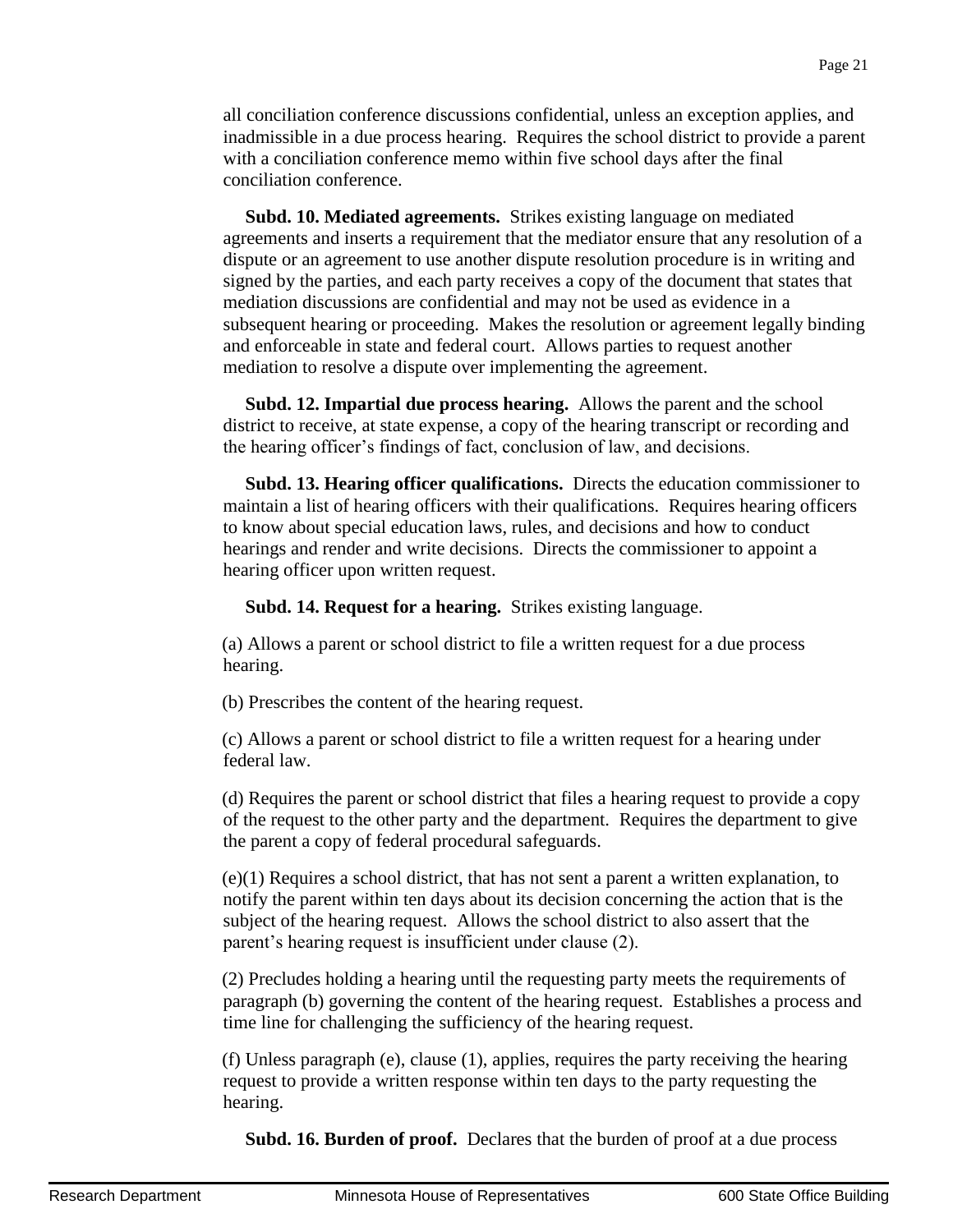hearing is on the party seeking relief.

 **Subd. 18. Hearing officer authority.** (b) Allows a hearing officer to extend the hearing decision time line for good cause.

(c) Defines as examples of good cause the time required for a settlement discussion or an independent education evaluation, the complexity and volume of issues, and finding or changing counsel.

 **Subd. 19. Expedited due process hearings.** Consistent with federal law, allows a parent or school district to file a written request for a due process hearing, which must be held within 20 school days after the request and for which a decision must be issued within ten school days after the hearing. Requires a resolution meeting to occur within seven days of receiving an expedited due process hearing request unless the parent and school district agree otherwise. Allows the expedited due process hearing to proceed within 15 days of the request unless the matter is resolved.

 **Subd. 20. Hearing officer's decision; time period.** (a) Requires the hearing officer to reach and transmit a final decision in the due process hearing not later than 45 days after the 30-day period or the adjusted time periods under federal law expire. Allows the hearing officer to grant time extensions upon request. Requires the hearing officer to conduct oral arguments at a reasonable time and place. Strikes existing language that is addressed in the new language.

(b) Prohibits the hearing officer from amending a final decision except to make technical corrections.

(c) Clarifies that a hearing officer may order a school district to comply with federal procedural safeguards under IDEA.

**Subds. 22, 23.** Strike language addressed elsewhere.

 **Subd. 24. Review of hearing officer decisions.** Requires a party appealing a hearing officer's decision to federal court to appeal within 90 days of the decision.

 **Subd. 25. Enforcement of orders.** Requires the commissioner to ensure the enforcement of hearing officer decisions.

 **Subd. 27. Hearing officer training.** Requires a hearing officer to participate in training offered by the commissioner.

 **Subd. 28. District liability.** Declares that a school district is not liable for technical violations under federal or state special education laws or rules. Makes this subdivision applicable to due process hearings and special education complaints filed with the department.

**9 Restrictive procedures for children with disabilities.** Causes the use of restrictive procedures for children with disabilities to be governed by the statutory definitions in the following two sections.

Makes this section effective July 1, 2011.

**10 Definitions.** Defines the following terms in the context of using restrictive procedures for children with disabilities: emergency, physical holding, positive behavioral interventions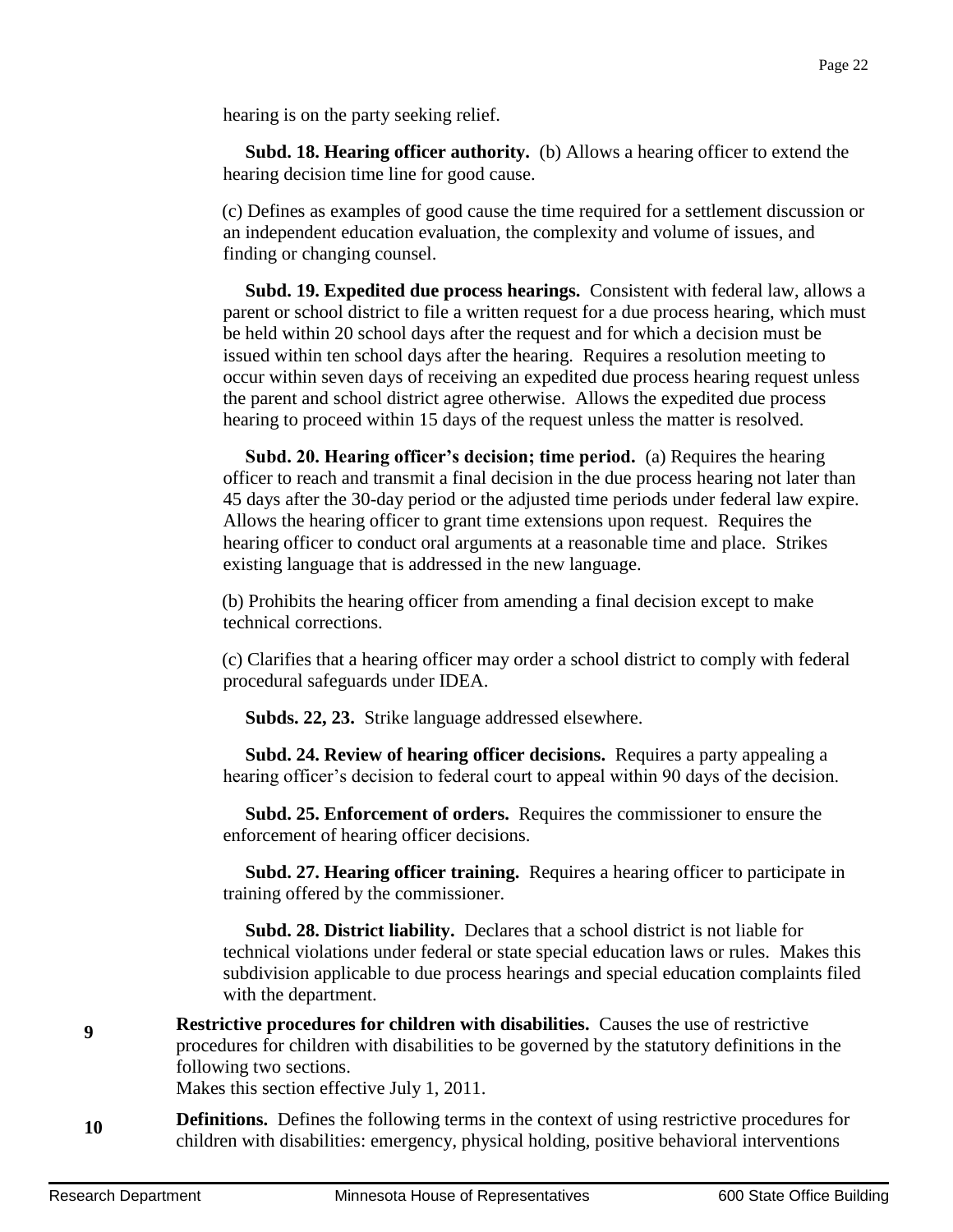#### **Standards for restrictive procedures.**

 **Subd. 1. Restrictive procedures plan.** (a) Requires schools to have a publicly accessible plan for using restrictive procedures with children with disabilities.

 **Subd. 2. Restrictive procedures.** (a) Allows only qualified and trained professionals to use restrictive procedures.

(b) Requires school districts to make reasonable efforts to notify parents on the day restrictive procedures are used or, if the district is unable to provide same-day notice, to send an electronic or written notice within two days or as otherwise indicated by the child's parent.

(c) Requires school districts to hold an individualized education plan team meeting when restrictive procedures are used twice in a 30-day period or a pattern or use emerges and restrictive procedures are not part of the child's individualized education program. Requires the team to review and document limitations and prohibitions on using restrictive procedures.

(d) Allows an individualized education plan team to plan for using restrictive procedures in response to behavior that constitutes an emergency.

 **Subd. 3. Physical holding or seclusion.** Allows physical holding or seclusion to be used only in an emergency and if certain requirements are met: it is the least intrusive effective intervention; it ends when the threat of harm ends and staff determines that the child can return safely to the classroom or activity; staff directly observes the child during the holding or seclusion; the participating staff person documents the procedure; room specifications are met and the room meets applicable local building, fire, and safety codes and is registered with and available to be viewed by the commissioner.

 **Subd. 4. Prohibitions.** Lists prohibited actions and procedures, including: corporal punishment; requiring a painful physical position, activity or posture; restricting a child's senses; presenting intense stimuli; denying or restricting access to equipment or devices except in cases of injury or serious damage; sexual abuse, neglect and physical abuse; withholding meals or water; denying bathroom access; and restricting or impairing a child's breathing.

 **Subd. 5. Staff training.** (a) Requires staff using restrictive procedures to complete specified training in the use of those procedures.

(b) Directs the education commissioner, after consulting with the human services commissioner, to develop and maintain a list of recommended training programs. Requires school districts to maintain records on staff training. Allows school districts to coordinate training opportunities with children's community mental health providers.

 **Subd. 6. Behavior supports.** Encourages school districts to establish effective school-wide systems of positive behavior interventions and supports. Declares that nothing in this section precludes the use of reasonable force.

Makes this section effective August 1, 2011.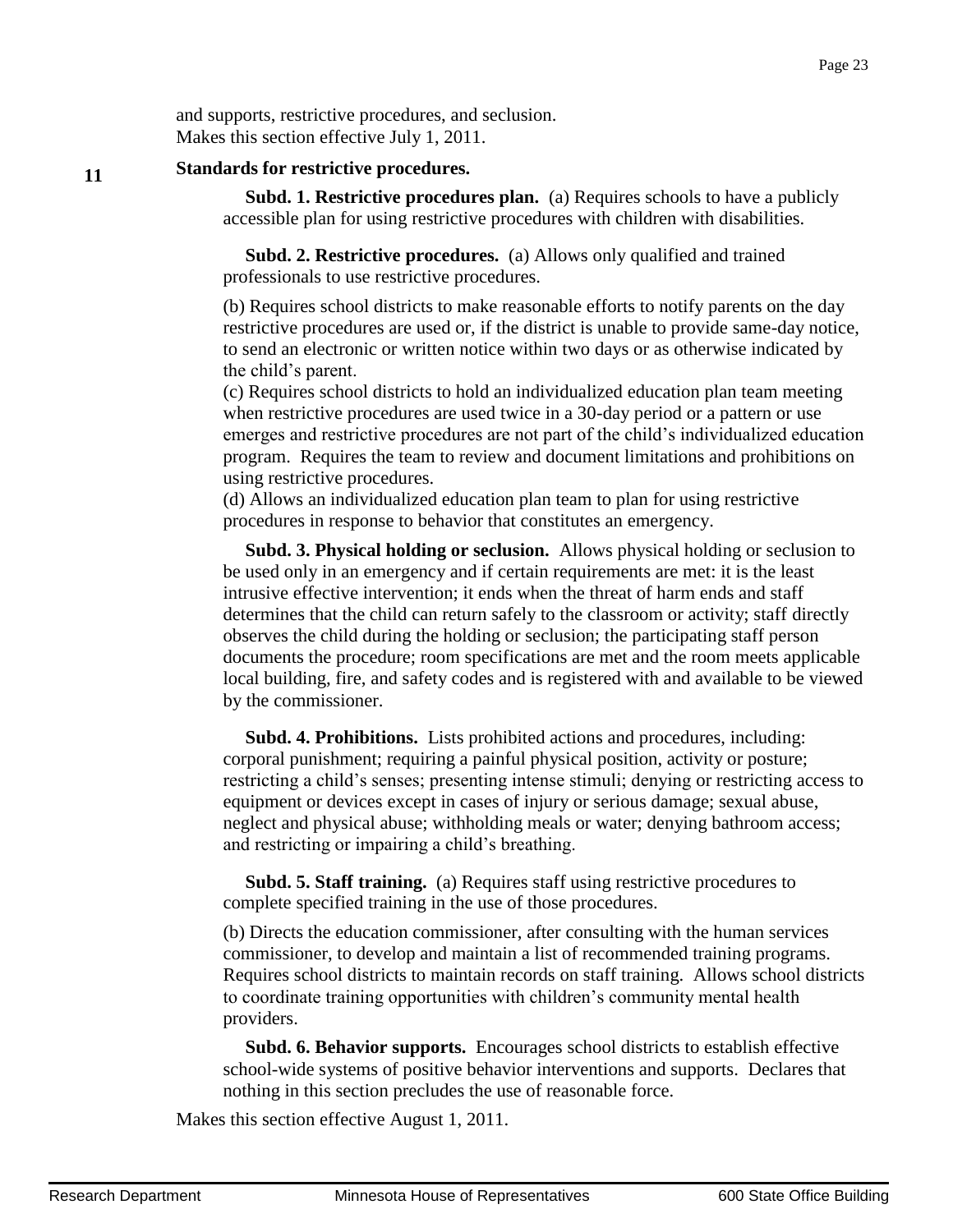**12 Placement in another district; responsibility.** (b) Requires a nonresident district that places a pupil in a care and treatment facility to notify the resident district of the placement and to give the resident district an opportunity to participate in the placement decision. Requires the nonresident district to notify the resident district within 15 days of an emergency placement. Gives the resident district five business days to request an opportunity to participate in the emergency placement decision. (c) Allows a resident district to establish reasonable restrictions for transporting a child

placed at a day care and treatment facility, subject to a court or agency order. Makes this section effective immediately.

- **13 State interagency coordinating council.** Causes the council to expire on June 30, 2014.
- **14 Placement of a child without disabilities; education and transportation.** (c) Requires a nonresident district to notify the resident district within 15 days of an emergency placement. Gives the resident district five business days to request an opportunity to participate in the emergency placement decision. (d) Allows a resident district to establish reasonable restrictions for transporting a child placed at a day care and treatment facility, subject to a court or agency order. Makes this section effective immediately.
- **15 Assistive technology device.** Amends the definition of "assistive technology device" to exclude a surgically implanted medical device or a replacement of that device.

Makes this section effective immediately.

- **16 Programs.** Clarifies the authority for the resource centers for the deaf and hard of hearing to offer training programs.
- **17 Advisory committees.** Directs the advisory committee for the Resource Center for the Deaf and Hard of Hearing to meet at least quarterly and submit an annual report to the commissioner, the legislature, and the Commission on Deaf, DeafBlind and Hard of Hearing Minnesotans that includes recommendations on aggregate data-based outcomes over time for deaf and hard-of-hearing children, consistent with state academic standards and assessments and a data-based plan that includes evidence-based best practices known to improve the educational outcomes of deaf and hard-of-hearing children.
- **18 Implementation.** Increases the cap instituted on administrative costs retained by the Department of Human Services for school district medical assistance service claims from \$350,000 to \$450,000.
- **19 Definitions.** Excludes administrators and supervisors from the definition of "essential personnel" for computing basic special education revenue for children with disabilities.
- **20 Notification of resident district.** Aligns state law with federal requirements regarding notification of a student's resident district.
- **21 Appropriations.** See attached fiscal sheet.
- **22 Repealer.** (a) Repeals section 125A.05 (method of special instruction).

(b) Repeals special education rules (Minnesota Rules, parts 3525.0210, subparts 34 and 43; 3525.0400; 3525.2445; and 3525.4420), effective immediately.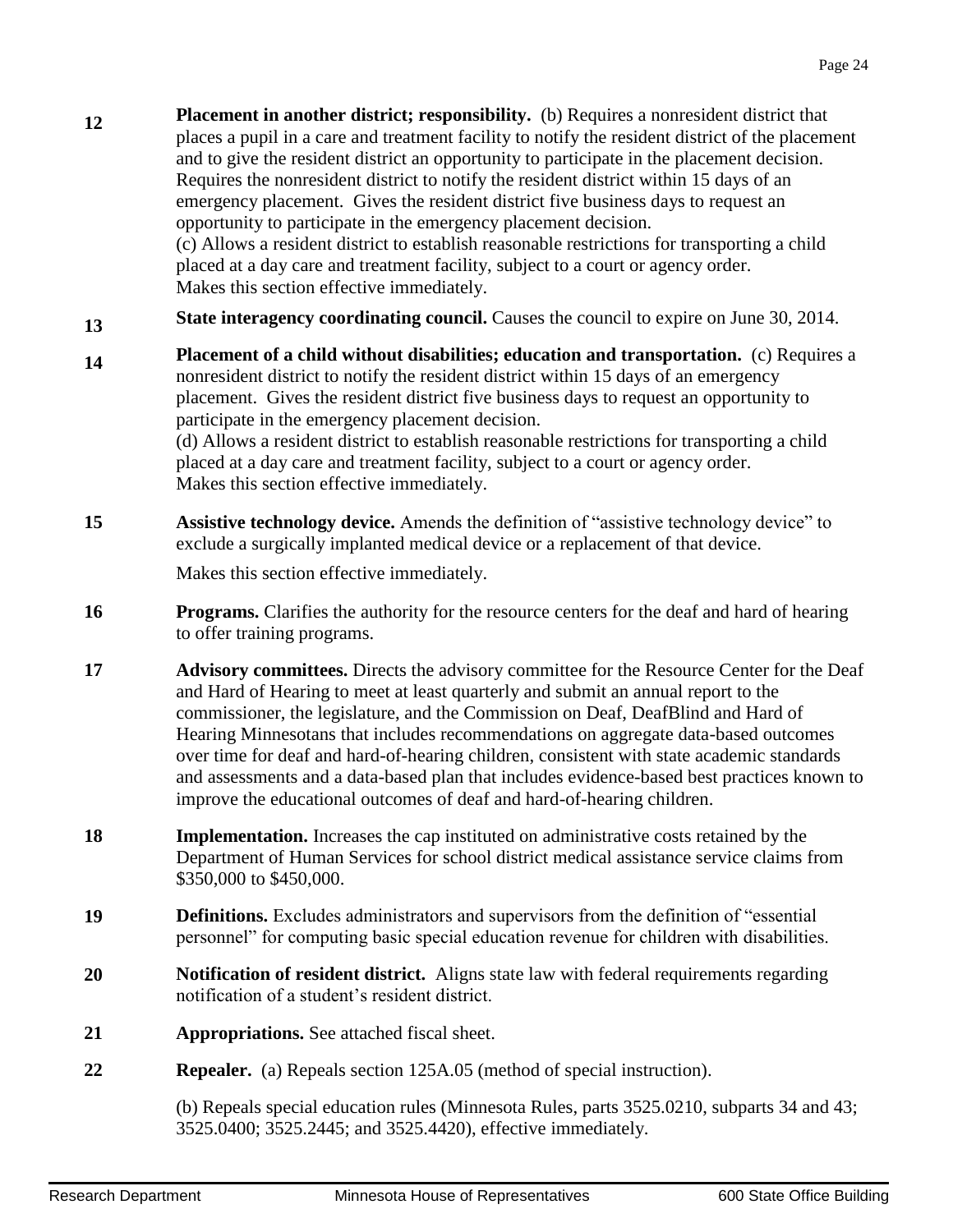(c) Repeals sections 121A.66 and 121A.67, subdivision 1 (aversive and deprivation definitions and procedures), effective August 1, 2011.

(d) Repeals rules governing aversive and deprivation definitions and procedures (Minnesota Rules, parts 3525.0210, subparts 5, 6, 9, 13, 17, 29, 30, 46, and 47; 3525.1100, subpart 2, item F; and 3525.2900, subpart 5), effective August 1, 2011.

# **Article 4: Facilities and Technology**

- **1 1 Debt service appropriation.** Sets the statutory appropriations for fiscal year 2012 and 2013 for payment of debt service equalization aid.
- **2 Health and safety program.** Removes some obsolete references.
- **3 Facility plan.** Eliminates the requirement for a district to submit a separate five year facility plan to the commissioner of education prior to receiving alternative facilities revenue.
- **4 Bond authorization.** Eliminates the requirement that a district publish the commissioner's review and comment as a part of the notice preceding the sale of alternative facilities bonds.
- **5 Levy authorization.** Eliminates the requirement that a district publish the commissioner's review and comment as a part of the notice prior to the district levying for alternative facilities projects.
- **6 Commissioner approval.** Clarifies that the commissioner may not impose a minimum acreage requirement on a new school facility's site, or the site of a remodeled school facility. Clarifies that the commissioner may not impose a maximum cap on the total renovation costs of a remodeled facility as compared to the cost of new construction.
- **7 Consultation.** Increases the threshold from \$250,000 to \$500,000 of a project's estimated cost that requires a district to consult with the commissioner.
- **8 Review and comment.** Raises the cap on school construction projects that are subject to review and comment by the commissioner of education from \$500,000 to \$1.4 million for all school districts except those with outstanding capital loans.
- **9 Information required.** Expands the list of information that must be submitted to the commissioner of education as a part of the review and comment process to include a description of pedestrian, bicycle and transit connections between the school and nearby residential areas. Requires the review and comment to include a description of how the facility will maximize the opportunity for cooperative uses of existing parks, recreation and other public facilities. Requires the review and comment to provide information about the cumulative infrastructure costs (e.g. utilities, water and sewer, roads and sidewalks) associated with a proposed facility.
- **10 Publication.** Requires a school board to publish a summary, instead of the commissioner's full review and comment in a local newspaper. Eliminates the requirement for the information from the commissioner's review and comment to be included in the alternative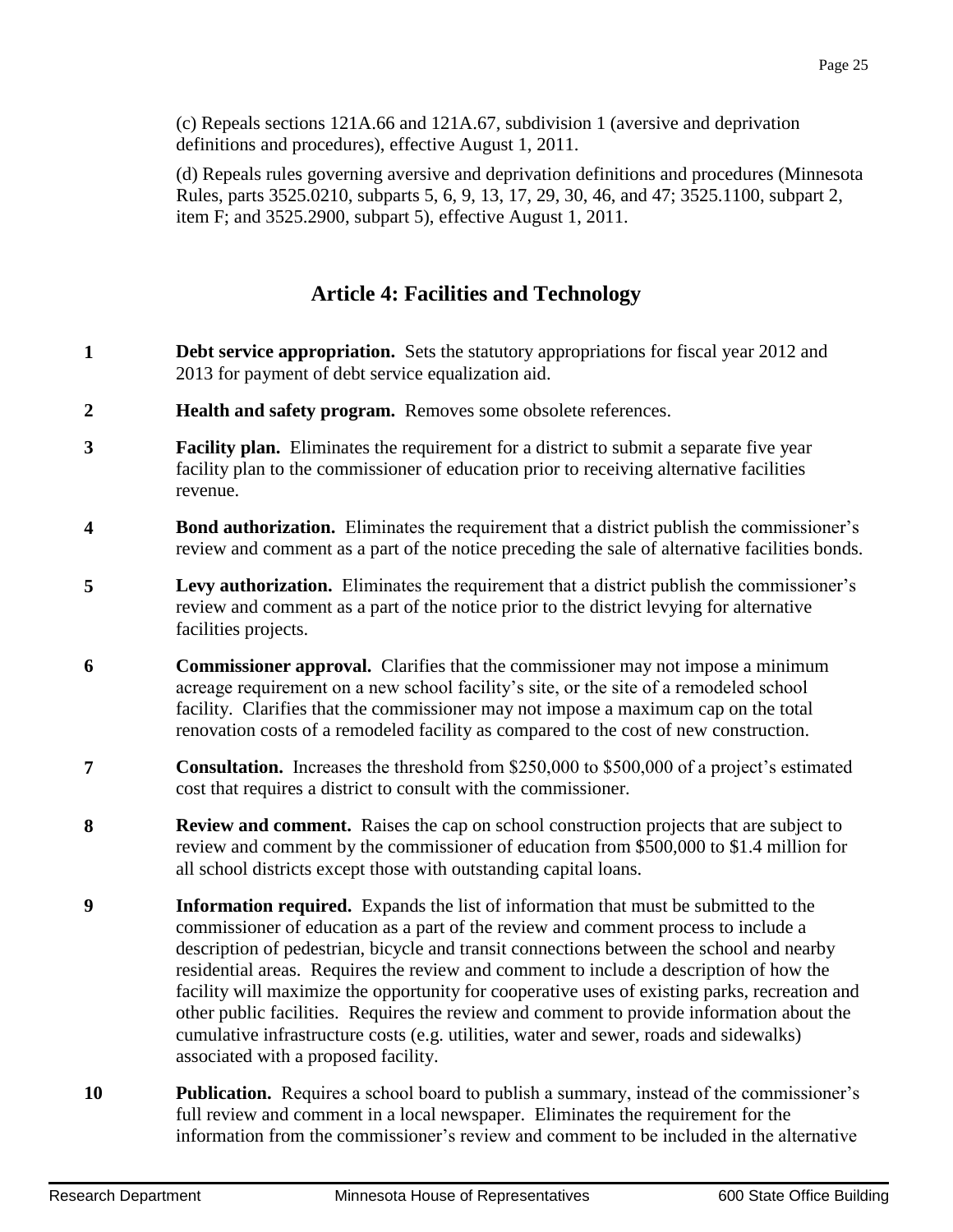facilities project notices that must be published prior to bond sale.

- **11 Telecommunications/Internet access equity aid.** Authorizes intermediate school districts to receive telecommunications/Internet access equity aid.
- **12 Appropriations.** Appropriates money for facilities and technology programs.

## **Article 5: Libraries, Nutrition, and Accounting**

- **1 Budgets; form of notification.** Directs a school board to publish a summary of its truth in taxation information and the address of the school district's official Web site in a qualified newspaper of general circulation in the district.
- **2 Clerk records.** Changes from August 15 to September 15 the date by which the clerk files school district financial reports with the school board and transmits a certified financial report to the commissioner. Requires the clerk to provide the county auditor by September 30 instead of October 10 an attested copy of the clerk's record showing the amount of proposed property tax for school purposes.
- **3 Account transfer for designated separation and retirement benefits.** Combines two reserve accounts into a single account that is designated for separation and retirement benefits. Removes the limit that the account balance may not exceed 50 percent of the total obligations.
- **4 Debt verification.** Strikes obsolete language.
- **5 Debt elimination.** Clarifies a cross-reference.
- **6 Certification of debt.** Strikes obsolete language.
- **7 Service to people with visual and physical disabilities.** Directs the department to provide services to people with visual and physical disabilities through the Minnesota Braille and Talking Book Library.
- **8 Telephone or electronic meetings.** Allows the advisory committee for Minnesota Braille and Talking Book Library to conduct committee meetings by telephone or other electronic means if certain conditions are met.
- **9 Local support levels; library maintenance of effort.** (a) Sets the regional library basic system support grant to be the average of the adjusted net tax capacity for the second, third, and fourth years preceding the current year.

(b) Sets a minimum level of support, requires the department of education to certify the minimum level of support to the city or county if the minimum is revised.

Makes this section effective for calendar years 2009 and later; makes paragraph (a) effective for calendar years 2011 and later.

**10 Limitation; library maintenance of effort.** Defines a minimum level for regional library basic system support, defines the calculations for allowable reductions in local library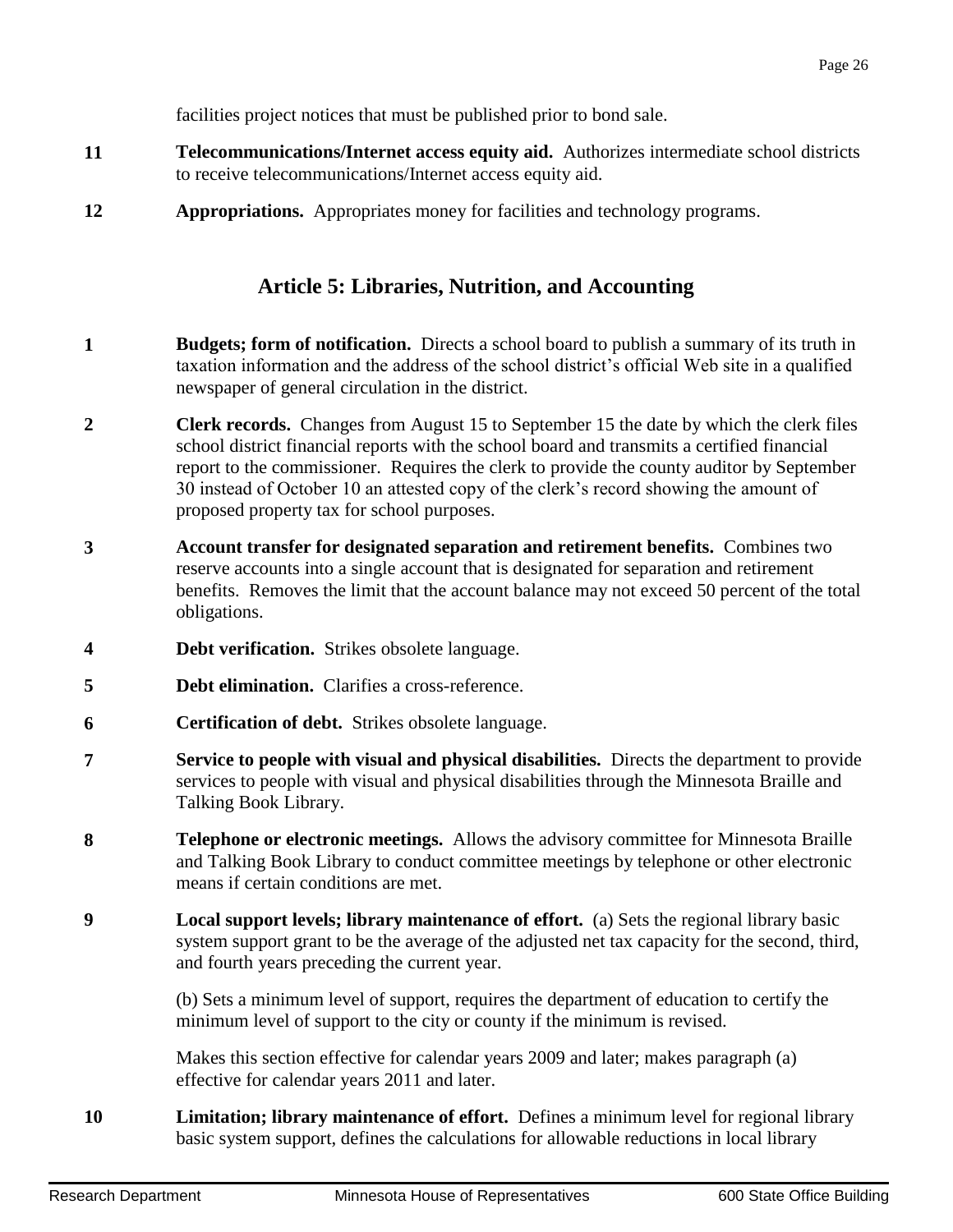support levels, sets absolute minimum levels of support and defines the revenue base.

Makes this section effective for support in calendar year 2009 and later and for library grants paid in fiscal year 2010 and later.

**11 Capital account transfers.** Extends the one-year authority for school districts to transfer up to \$51 per pupil unit per year from the reserved for operating capital account to the unreserved general fund balance for another two years.

Makes this section effective immediately.

#### **12 Fund transfers.**

 **Subd. 1. Lac Qui Parle Valley.** Authorizes Independent School District No. 2853, Lac Qui Parle Valley, to transfer up to \$221,000 from its debt redemption fund to its reserved for operating capital account without making a levy reduction.

 **Subd. 2. Mankato.** Authorizes Independent School District No. 55, Mankato, to transfer up to \$250,000 from its debt redemption fund to its undesignated general fund balance without making a levy reduction.

 **Subd. 3. Ortonville.** Authorizes Independent School District No. 62, Ortonville, to transfer up to \$200,000 from its debt redemption fund to its reserved for operating capital account without making a levy reduction.

 **Subd. 4. St. Anthony-New Brighton.** Authorizes Independent School District No. 282, St. Anthony-New Brighton, to transfer up to \$400,000 from its reserved for operating capital account to its undesignated general fund balance without making a levy reduction.

Makes this section effective the day following final enactment.

**13 Appropriations.** This section appropriates money for school nutrition programs including school lunch, school breakfast, kindergarten milk, and summer school food service replacement aid, public libraries, including funds for regional library basic support grants, multicounty multitype library systems, the electronic library licenses, and regional library telecommunications aids.

# **Article 6: Self-Sufficiency and Lifelong Learning**

- **1 Distribution of appropriation.** Amends § 119A.52. Specifies that the state average federal cost per child for Early Head Start applies for all agencies without a federal Early Head Start rate. Exempts programs with approved innovative initiatives that target services to high-risk populations, including homeless families and families living in homeless shelters and transitional housing, from meeting certain enrollment procedures.
- **2 Program data submission requirements.** Amends § 124D.13, subd. 13. Removes a requirement that ECFE programs submit a biennial plan to the Department of Education. Removes a requirement that ECFE programs submit annual program data to the Department of Education before it may certify a levy.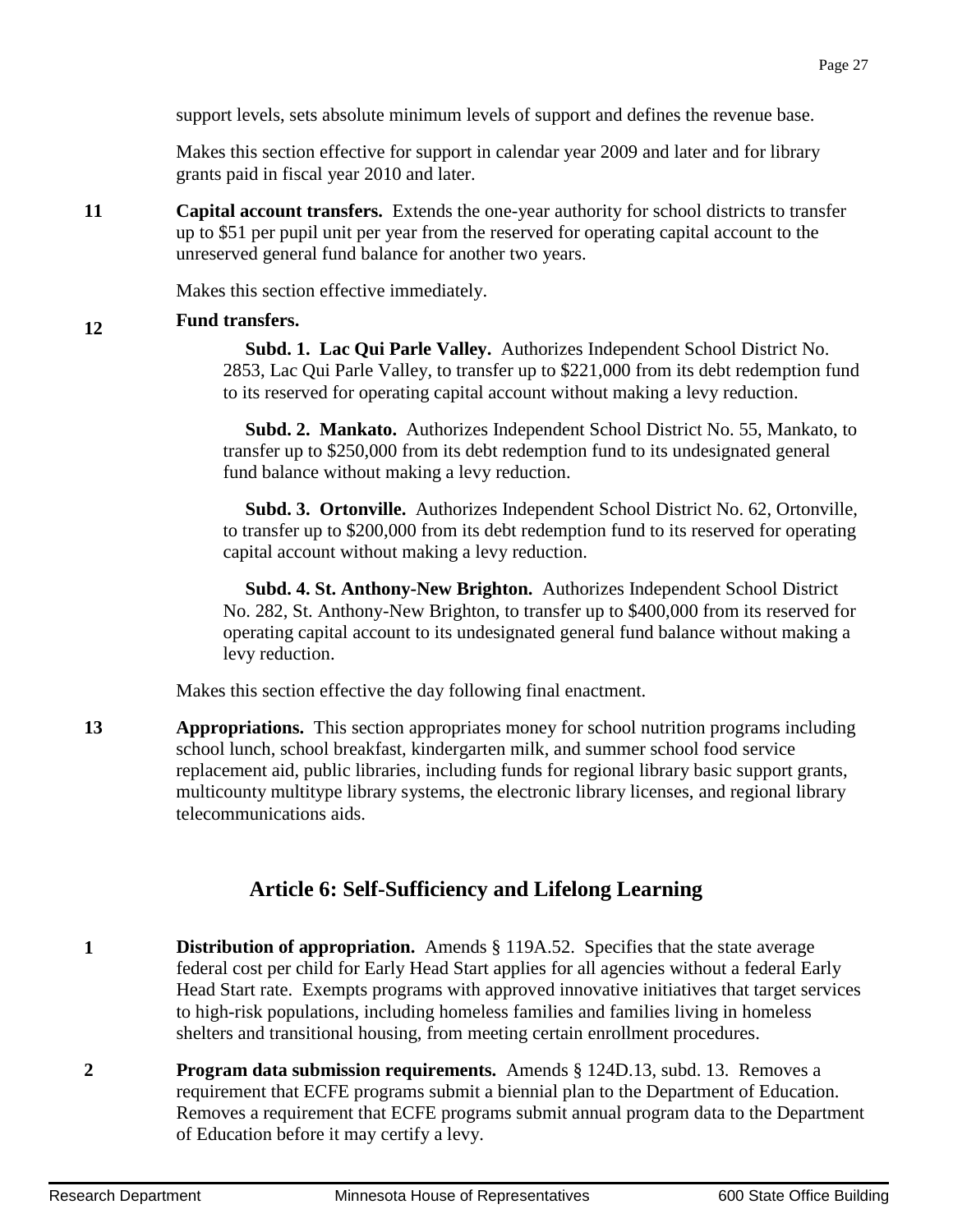- **3 Early childhood family education levy.** Amends § 124D.135, subd. 3. Removes a requirement that districts meet annual program data and reporting requirements before certifying an ECFE levy.
- **4 Quality rating and improvement system.** Creates § 124D.142. Establishes a voluntary, standards-based quality rating and improvement system for early learning and care programs. Requires the state to consider the cost of administering and staffing the system and collecting evaluation and assessment data when establishing the system. Requires the state to use the Parent Aware quality rating tool prior to the creation of the voluntary statewide quality rating and improvement system. Makes this section effective July 1, 2009.
- **5 Program requirements.** Amends § 124D.15, subd. 3. Modifies school readiness program requirements by modifying requirements related to assessments and comprehensive program content and adding requirements related to coordinating appropriate kindergarten transition with parents and kindergarten teachers and ensuring specified staff-child ratios.
- **6 Youth service programs.** Amends § 124D.19, subd. 10. Removes a requirement that the commissioner maintain a list of acceptable projects with a description of each project. Removes a requirement that projects not on the list be approved by the commissioner.
- **7 Community education; annual report.** Amends § 124D.19, subd. 14. Modifies the information districts must include in their annual community education program reports by removing requirements to include information regarding the cost per participant and cost per contact hour. Removes a requirement that the Department of Education include this same information in their annual community education report.
- **8 Adult basic education supplemental service grants.** Amends § 124D.522. Modifies the maximum grant amount a single organization can receive.
- **9 Other duties.** Strikes language requiring the public safety commissioner to provide information upon request to school and community advisory teams.
- **10 Early learning study.** Requires that the Departments of Human Services and Education to study and report to the legislature how to effectively transition certain programs from the Department of Human Services to the Department of Education and how to create an early learning system with one set of standards.
- **11 Repealer.** Repeals section 121A.27 (school and community advisory team).
- **12 Appropriations.** Appropriates money in fiscal years 2010 and 2011 for ECFE, school readiness, health and developmental screening, Head Start, educate parents partnership, and the kindergarten entrance assessment. Adult basic education programs, GED tests, community education aid, adults with disabilities program aid, hearing impaired adults, and school-age care revenue. See spreadsheet for details.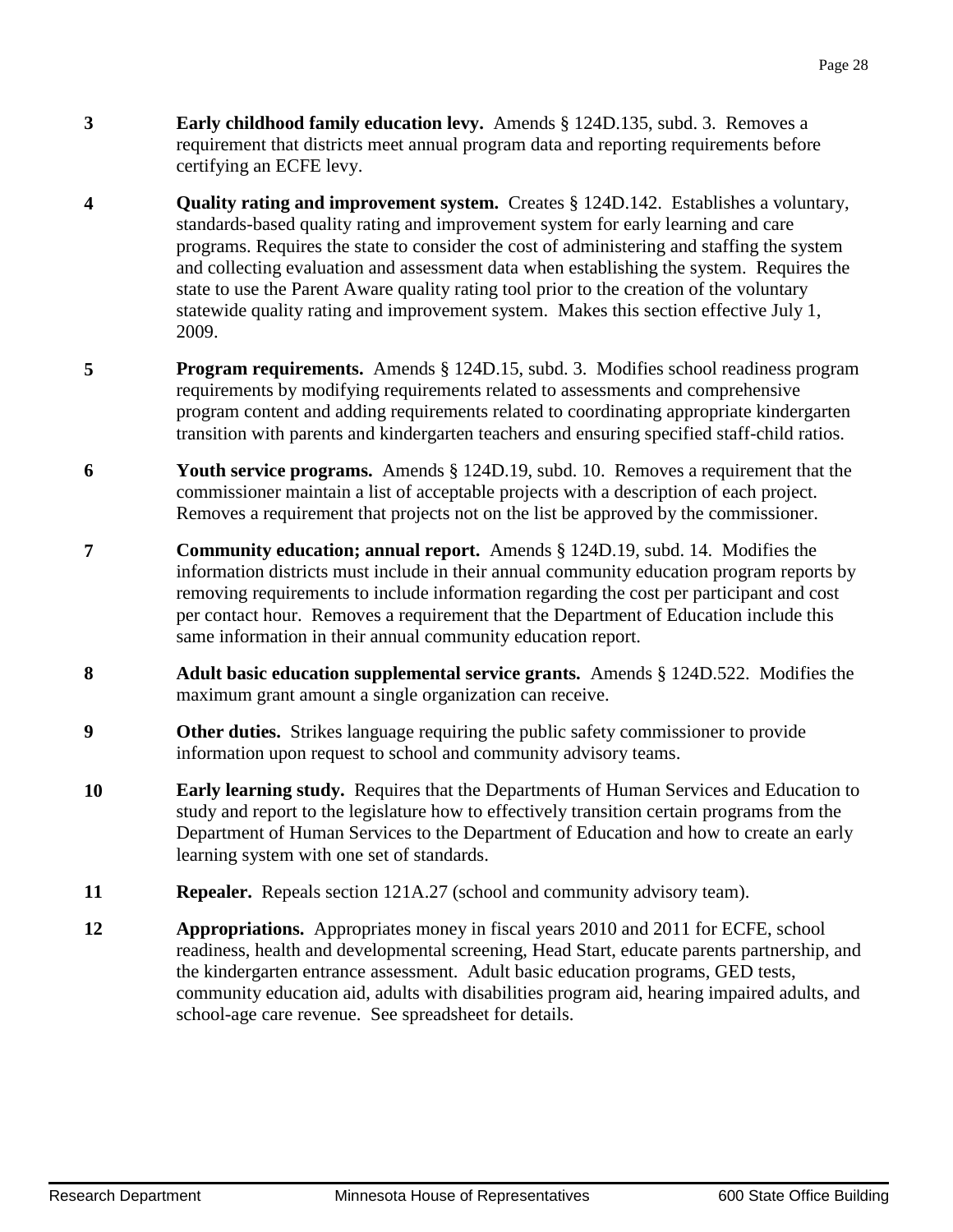# **Article 7: State Agencies**

- **1 Grants and gifts.** Allows the Board of the State Academies to apply for and receive grants and gifts from public and nonpublic sources. Appropriates and dedicates the money the Board of the State Academies receives, consistent with the purpose of the grant or gift. Directs the Board of the State Academies to report annually to the legislature on the amount of money received under this subdivision and the purpose for which it was used.
- **2 Grants and gifts.** Allows the commissioner to apply for and receive grants and gifts from public and nonpublic sources. Appropriates and dedicates the money the commissioner receives, consistent with the purpose of the grant or gift. Directs the commissioner to report annually to the legislature on the amount of money received under this subdivision and the purpose for which it was used.
- **3 Appropriations; Department of Education.** Appropriates \$20.943 million each year to the Department of Education for agency operations. Includes the following riders:
	- \$41,000 per year for the Minnesota Academy of Science;
	- **•** \$632,000 per year for the Board of Teaching plus an additional \$30,000 per year for the board's licensure by portfolio activities;
	- \$171,000 per year for the Board of Administrators;
	- **•** \$260,000 per year for the Minnesota Children's Museum;
	- **•** \$50,000 per year for the Duluth Children's Museum;
	- \$40,000 per year for an early hearing loss intervention coordinator;
	- **•** prohibits any of the agency's budget to be used for a Washington D.C. office; and
	- **•** facilitates the acceptance of federal funds.
- **4 Appropriations; Minnesota State Academies.** Appropriates \$11.912 million per year for the operation of the Minnesota State Academies for the Deaf and the Blind.
- **5 Appropriations; Perpich Center for Arts Education.** Appropriates \$7.087 million per year for the operation of the Perpich Center for Arts Education.

# **Article 8: Pupil Transportation**

- **1 Definitions.** Corrects a reference to type III buses.
- **2 School bus.** Increases the maximum vehicle weight of a type A-1 school bus (these are the short, stubby school buses) from 10,000 to 14,500 pounds. Defines multifunction school activity bus.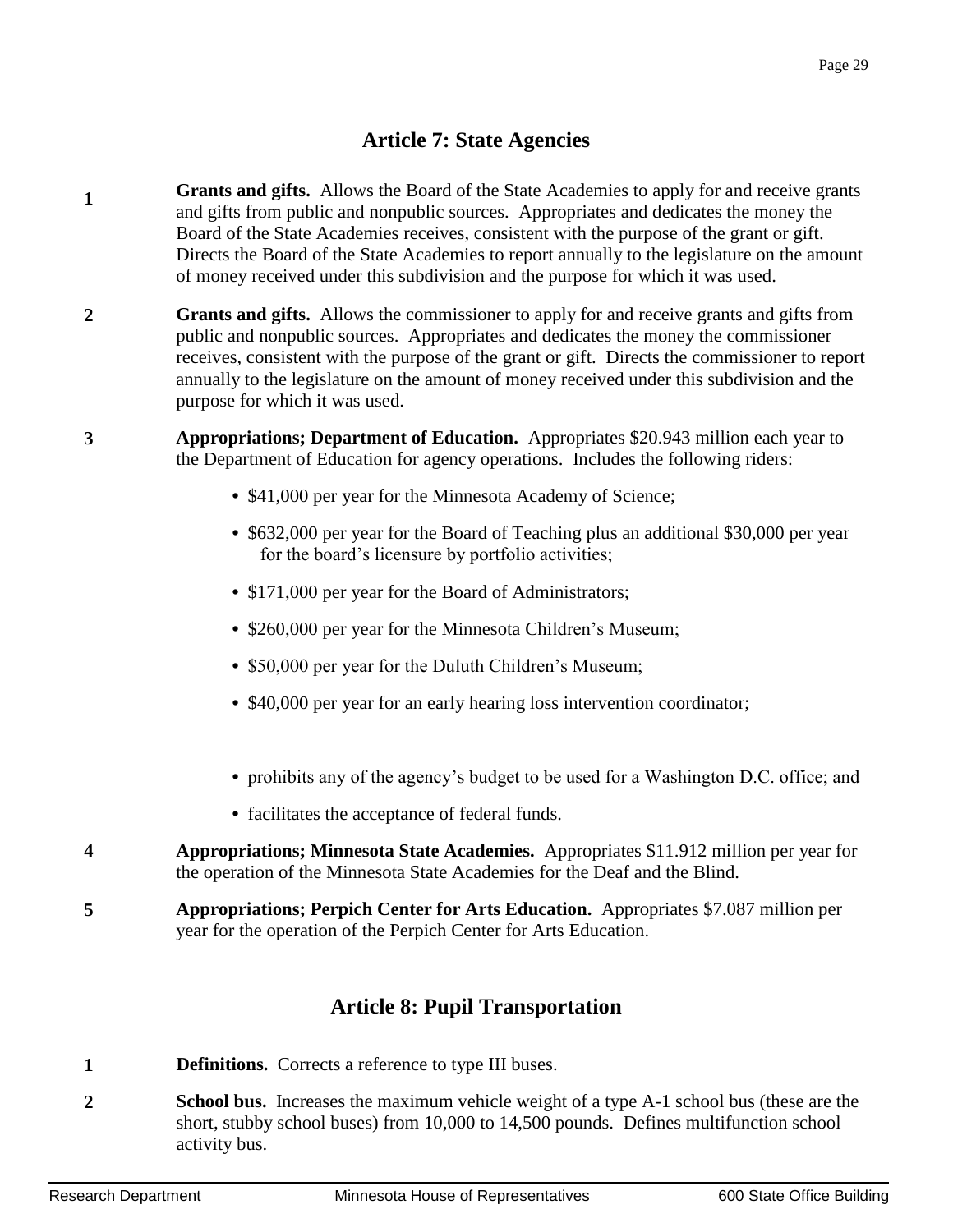- **3 Personal cellular phone call prohibition.** Clarifies a cross-reference.
- **4 National standards adopted.** Clarifies the terminology involved when referring to multifunction school activity buses.
- **5 Seat and crash barriers.** Requires new school buses purchased after October 21, 2009, to conform to the higher seat back requirements specified in federal law (raising the seatback height to 24 inches).
- **6 Tailpipe.** Allows the tailpipe to exit a school bus on either the passenger or driver side of the vehicle.

Limits the exemption only through January 1, 2012.

- **7 Exemption.** Clarifies a cross-reference.
- **8 School bus.** Clarifies a cross-reference.
- **9 Commercial motor vehicle.** Clarifies a cross-reference.
- **10 Driver's license classifications; endorsements; exemptions.** Clarifies the terminology involved when referring to multifunction school activity buses and conforms the type A-1 weight limits to the amounts specified in section 3. Makes technical changes to centralize requirements for operating type A-1 and multifunction school activity buses without a school bus endorsement.
- **11 Exception for certain school bus drivers.** Regulates multifunction school activity buses when operated without a school bus endorsement, establishing the same requirements that apply to type A-1 school buses operated without the school bus endorsement. Clarifies a cross-reference, and recodes the type A-1 and multifunction school activity bus weight limit and limit of 15 passengers or less.
- **12 Endorsement.** Clarifies the circumstances under which a person can drive a school bus without a school bus endorsement.
- **13 Training.** Moves a requirement (to a subdivision on training) that a school district, nonpublic school, or a private bus contractor provide annual in-service training to each school bus driver.
- **14 Annual evaluation and license verification.** Extends the time for the annual evaluation and license verification by 15 days to accommodate the shifting start days in Minnesota's school year. Makes technical changes.

# **Article 9: Forecast Adjustments**

# **Overview**

Adjusts previous years' appropriations amounts to match the February 2009 Forecast amounts.